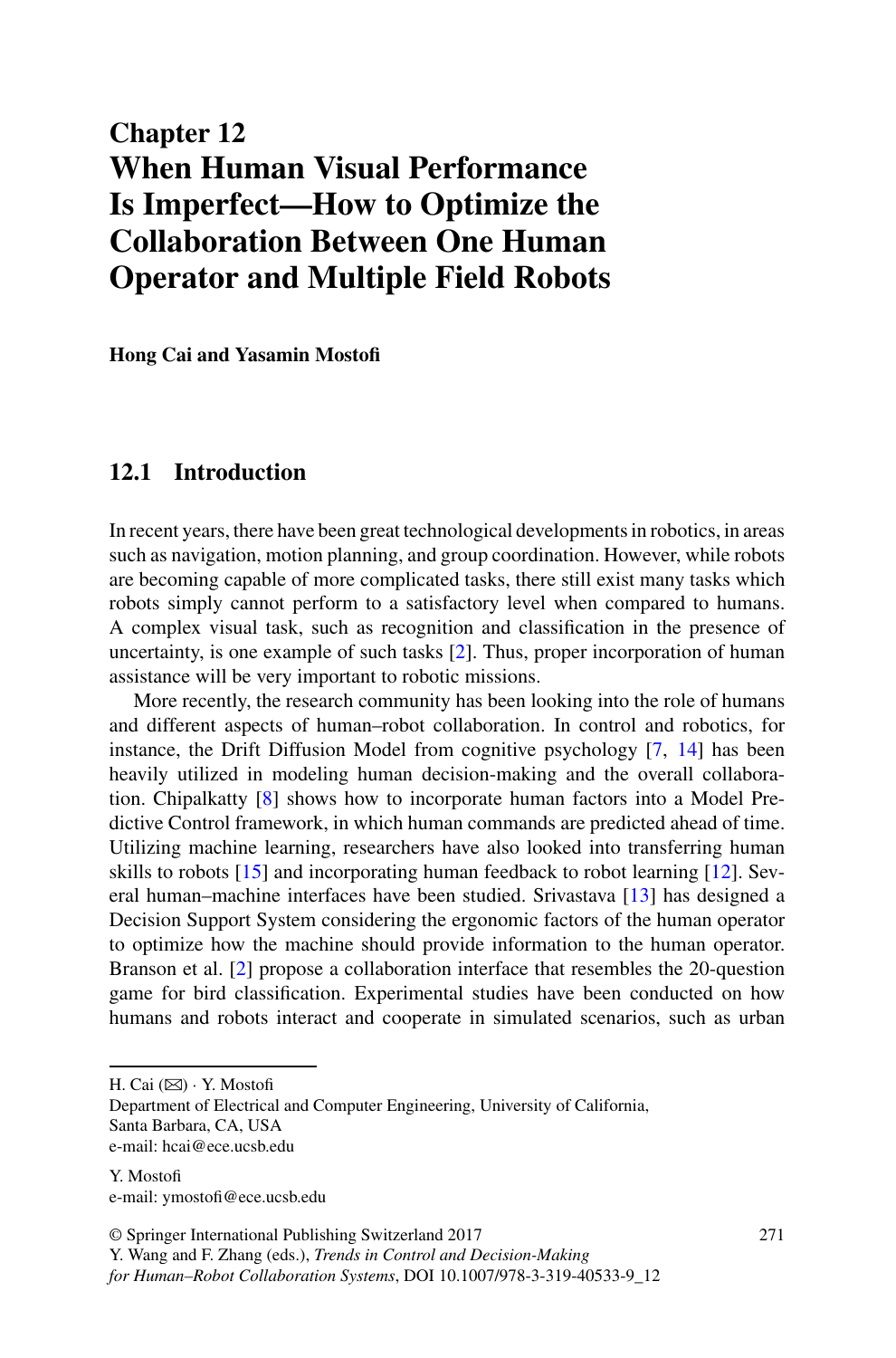search and rescue operations  $[3, 10]$  $[3, 10]$  $[3, 10]$  $[3, 10]$ . In  $[4–6]$  $[4–6]$  $[4–6]$ , the fact that human visual performance is not perfect is taken into account in the collaboration between one human operator and a single field robot, emphasizing the importance of properly asking for human's help. More specifically, in [\[4,](#page-27-2) [6](#page-27-3)] we showed how to predict human visual performance for the case where additive noise is the only source of uncertainty. In [\[5\]](#page-27-4), we proposed an automated machine learning-based approach that allows the robot to probabilistically predict human visual performance for a visual input, with any source of uncertainty, and experimentally validated our approach.

In this chapter, we are interested in the optimization of the human–robot collaboration in visual tasks such that the strengths of both are properly combined in task planning and execution. We know that humans can do complex visual tasks, such as recognition and classification, in the presence of a high level of uncertainty, while robots can traverse harsh and potentially dangerous terrains. *Human visual performance, however, is not perfect as we established in* [\[4](#page-27-2), [5\]](#page-27-4). We thus incorporate a new paradigm, i.e., *when to ask humans for help* [\[4,](#page-27-2) [5](#page-27-4)], into the optimization of the collaboration between a human operator and *multiple robots*. In this approach, the collaboration properly takes advantage of the human's superior visual performance and the robot's exploration capability, while considering the fact that human visual performance is not perfect, allowing the robots to ask for help in an optimized manner. More specifically, consider a robotic field exploration and target classification task where the robots have limited onboard energy budgets and share a limited number of queries to the human operator. Due to these restrictions, the robots cannot query the human operator all the time for help with classification. On the other hand, they may not have sufficient resources or capabilities to explore the field (and reduce the sensing uncertainty) to the level that their own classification over the whole field becomes acceptable. In this chapter, we then show when the robots should ask the human for help, when they should rely on their own classification, and when they should further explore the environment by co-optimizing their motion, sensing, and communication with the human operator.

In order to solve such co-optimization problems, the robots only need to understand the extent of human visual capabilities and their own performance. For instance, a robot may collect data with a high level of uncertainty. Yet, the human may be able to make sense out of this data and perform an accurate classification of the target of interest. If a robot can properly understand this, it can then judge if it should stop sensing and present the data to the human, or if it should gather more sensing data. In Sect. [12.2,](#page-2-0) we summarize our previous work [\[4\]](#page-27-2) on how to probabilistically predict human and robot visual performances when additive noise is the only source of uncertainty. In Sect. [12.3,](#page-4-0) we then show how to optimize the collaboration between one human operator and multiple field robots when a probabilistic metric of human visual performance is given. We mathematically characterize the optimal decisions that arise from our optimization framework. Based on numerical evaluations, we then verify the efficacy of our design in Sect. [12.4](#page-12-0) and show that significant resource savings can be achieved.

The work presented in this chapter is an extension of our previous work [\[4\]](#page-27-2) to a multi-robot setting. More specifically, in [\[4](#page-27-2)], we considered the fact that human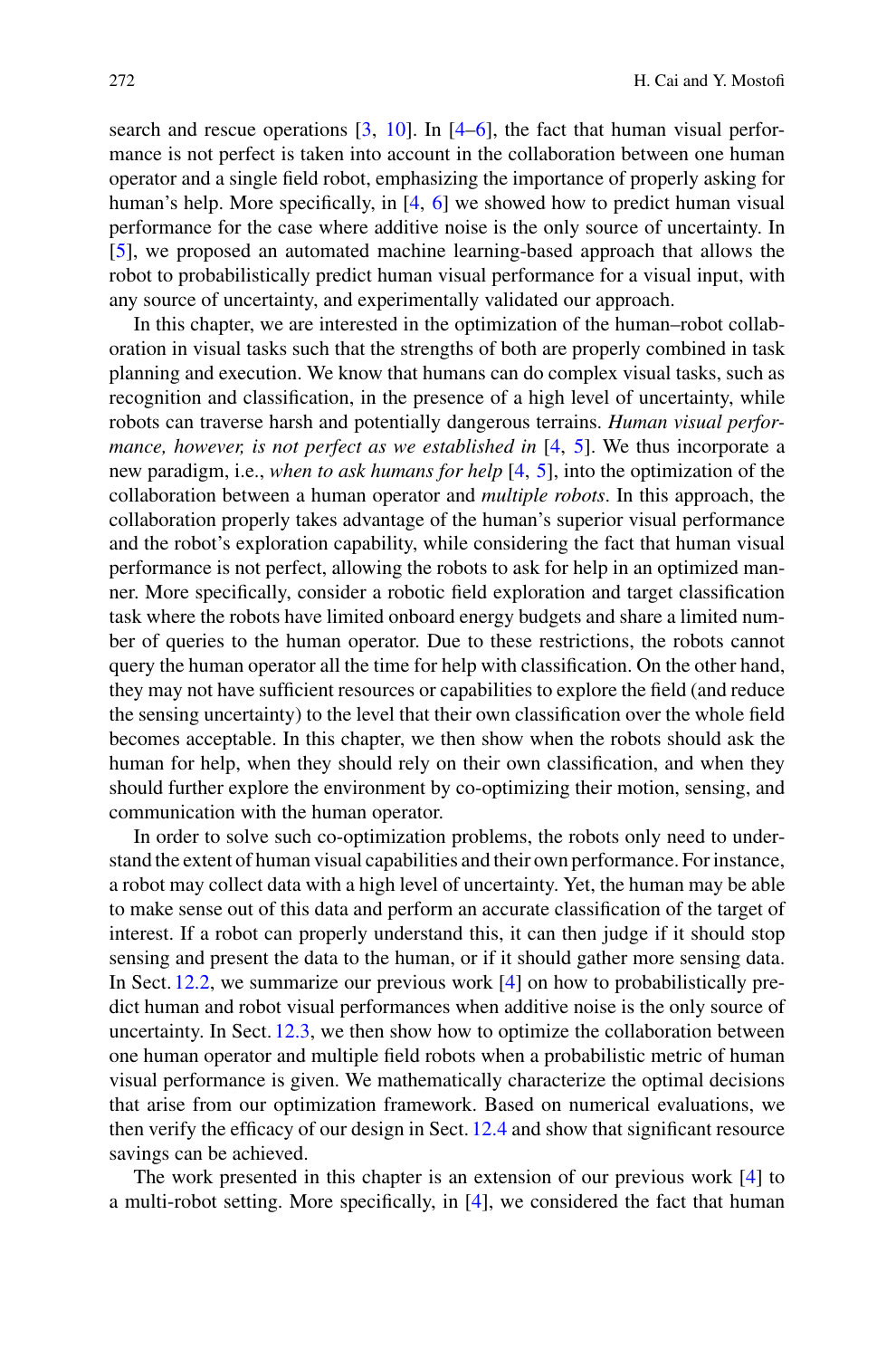visual performance is not perfect in the collaboration of one robot and one human operator. We showed how to predict human visual performance for the case where additive noise is the main source of uncertainty. In this chapter, we extend [\[4\]](#page-27-2) to a multiple robots setting, with an emphasis on mathematical analysis. More specifically, in this multi-robot setting, interesting new properties arise which we study both mathematically and numerically. We note that while this chapter uses the prediction of human visual performance from [\[4](#page-27-2)], a more realistic prediction of human visual performance from [\[5\]](#page-27-4) can be incorporated in the numerical results as part of future work.

# <span id="page-2-0"></span>**12.2 Human and Robot Performance in Target Classification [\[4\]](#page-27-2)**

In this section, we briefly summarize human and robot classification capabilities in the presence of additive noise based on our previous work [\[4](#page-27-2)]. Consider the case where the robot has discovered a target via taking a picture and needs to classify it based on a given set of target possibilities. For example, Fig. [12.1](#page-3-0) (left) shows four possible images that are shown to the robot prior to the task. The sensing of the robot in the field, however, is in general subject to noise, low resolution, occlusion, and other uncertainties, which will degrade its classification accuracy. Figure [12.1](#page-3-0) (right) shows a sample case where an image is corrupted by an additive Gaussian noise with variance of 2. If the robot could accurately model all the uncertainties and use the best detector accordingly, it would outperform the humans. This, however, is not possible in realistic scenarios as it is impossible for the robot to know/model every source of uncertainty or derive the optimal classifier due to the complexity of a real life visual task. This is why the robot can benefit from the collaboration with the human tremendously by properly taking advantage of human visual abilities. Human performance, however, is not perfect, which requires proper modeling.

In our previous work [\[4](#page-27-2)], human and robot performance curves were obtained for the following scenario. The robot takes an image in the field, which is corrupted by an additive Gaussian noise with a known variance but an unknown mean, and then undergoes a truncation process that is unknown to the robot. Figure [12.2](#page-3-1) shows the performance curves of the human and the robot using noise variance as the metric. The solid line shows the true probability of correct classification of the robot using the minimum distance detector, which would have been the optimal detector under zero-mean additive Gaussian noise. The dashed line shows the human performance obtained from the data collected utilizing Amazon Mechanical Turk (MTurk). For instance, in Fig. [12.1](#page-3-0) (right), humans can achieve an average probability of correct classification of 0.744, which is considerably higher than robot performance (0.5).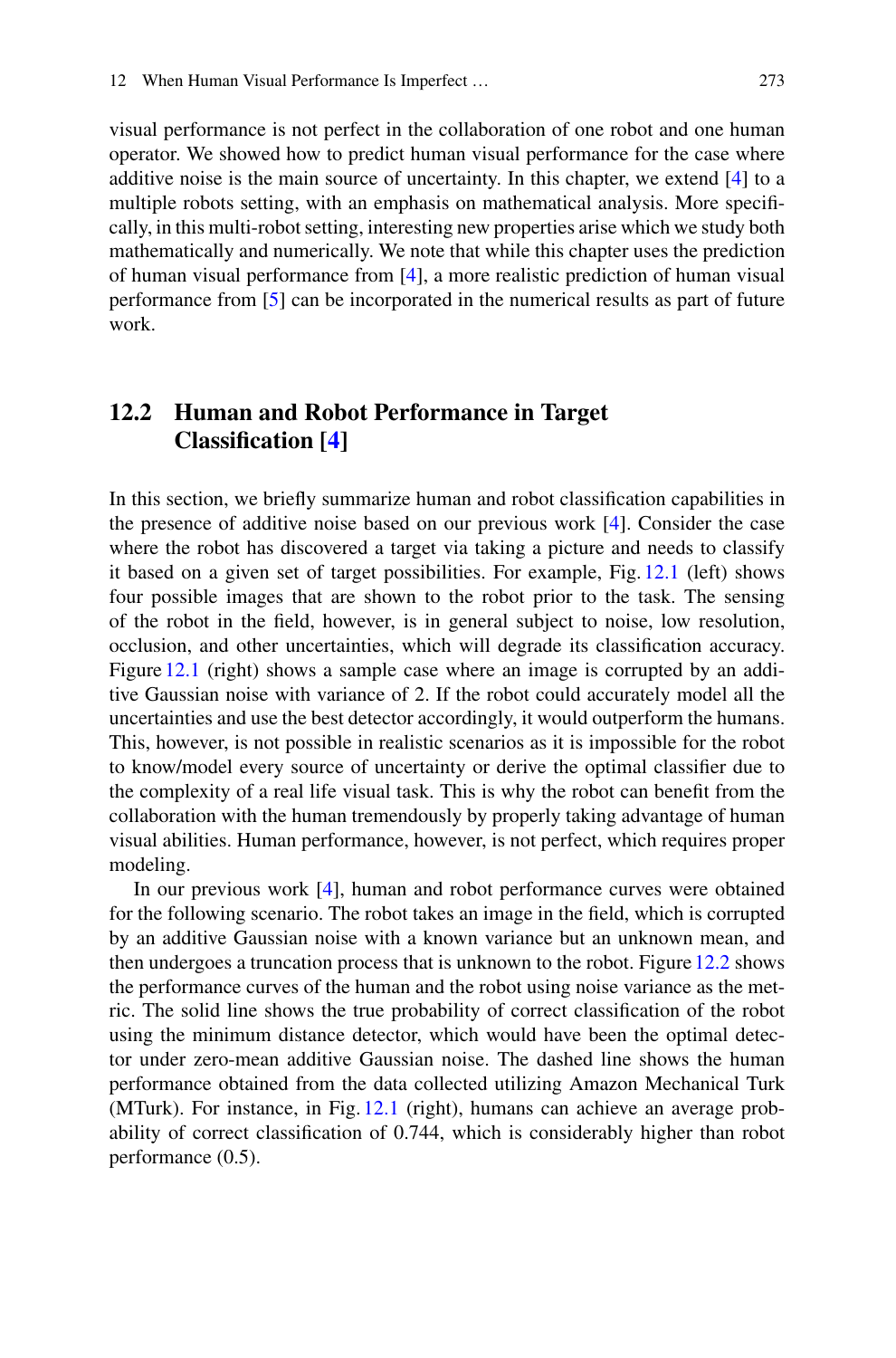

**Fig. 12.1** (*left*) Gray-scale test images of cat, leopard, lion, and tiger used in our study [\[4\]](#page-27-2). (*right*) A sample corrupted image (leopard) with noise variance of 2 (© 2015 IEEE. Reprinted, with permission, from [\[4\]](#page-27-2))

<span id="page-3-0"></span>

<span id="page-3-1"></span>**Fig. 12.2** Human and robot performance curves in target classification when additive noise is the main source of performance degradation [\[4](#page-27-2)]. The human data is acquired using Amazon MTurk. For more details, see [\[4](#page-27-2)] (© 2015 IEEE. Reprinted, with permission, from [\[4\]](#page-27-2))

While this is a toy example, it captures a possible realistic scenario if additive noise is the main source of performance degradation. For instance, the robot may be able to assess its noise variance based on its distance to the target in the field but may not know the mean of the added noise or the nonlinear truncation that has happened at the pixel level. Our proposed approach of the next section will then utilize these performance curves for the optimization of the overall performance. We refer the readers to [\[5\]](#page-27-4) for a more comprehensive prediction of human visual performance for any input with any source of uncertainty.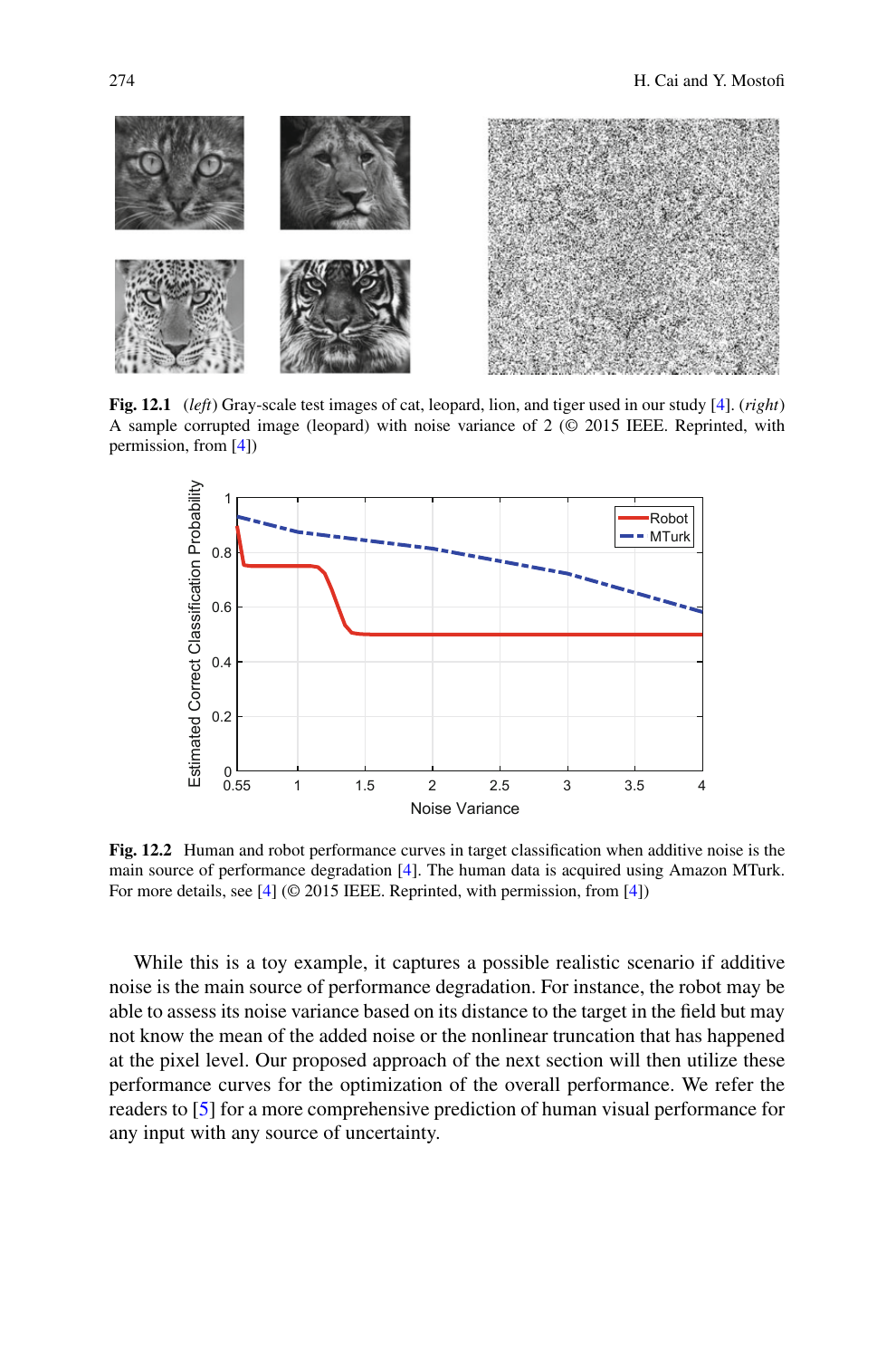# <span id="page-4-0"></span>**12.3 Optimizing Human–Robot Collaboration for Target Classification**

We consider a setup in which the robots have an initial assessment (in the form of acquired images) of *N* given sites. Each robot is given an individual motion energy budget and they share a limited number of questions to ask the human operator. Two multi-robot scenarios are considered in this section. In the first scenario, it is assumed that each robot is assigned to a predetermined set of sites to classify. For each site that belongs to a robot's assigned set, the robot has three choices: (1) rely on its own classification (based on the initial sensing), (2) use a question and present the data of the site to the human, or (3) spend motion energy to go to the site and sense it better. The robot's second decision of asking the human for help is affected by the other robots' decisions since they share a common number of allowed queries to the remote operator. By studying this case, we capture a realistic situation in which the robots explore the environment and perform their own tasks in geographically separated locations while being monitored by the same remote human operator. In the second scenario, we incorporate site allocation into the optimization framework. Based on the initial sensing, each robot's motion energy cost to visit the sites, and the total number of allowed questions, the collaboration framework determines the sites the robots should query the human about, the sites for which they should rely on the initial sensing and the sites that should be visited. If a site is to be visited, the collaboration approach also determines which robot should visit that site.

### *12.3.1 Predetermined Site Allocation*

In this section, we first discuss the case with a predetermined site allocation. Consider the case where we have a total number of *K* robots and each robot is assigned a priori to a set of  $N_k$  sites. There is a total of  $N = \sum_{k=1}^{K} N_k$  sites. The sensing model of the robots is the same as explained in the previous section. In summary, each site contains one of *T* a priori known targets (see Fig. [12.1](#page-3-0) (left) for an example with  $T = 4$  targets). The sensing is then corrupted by an additive Gaussian noise with an unknown mean but a known variance, and is then truncated. The probabilities of correct target classification of the *i*th site assigned to robot *k*, for  $k \in \{1, \ldots, K\}$ and  $i \in \{1, \ldots, N_k\}$ , are denoted by  $p_{r,k,i}$  and  $p_{h,k,i}$  for the robot and the human, respectively. These probabilities are obtained from Fig. [12.2,](#page-3-1) based on the variance assessed during the initial sensing. Note that although we assume a specific form of sensing uncertainty (additive Gaussian noise) here, our proposed optimization framework is general in that it only requires estimates of the human's and the robot's correct classification probabilities given a sensing input. The robots share a total of *M* allowed questions to the remote human operator and each robot has an individual motion energy budget of  $\mathcal{E}_{max,k}$ , where *k* is the index of the robot. Let  $\mathcal{E}_{k,i}$  denote the motion energy cost to visit the *i*th site for the *k*th robot, which can be numerically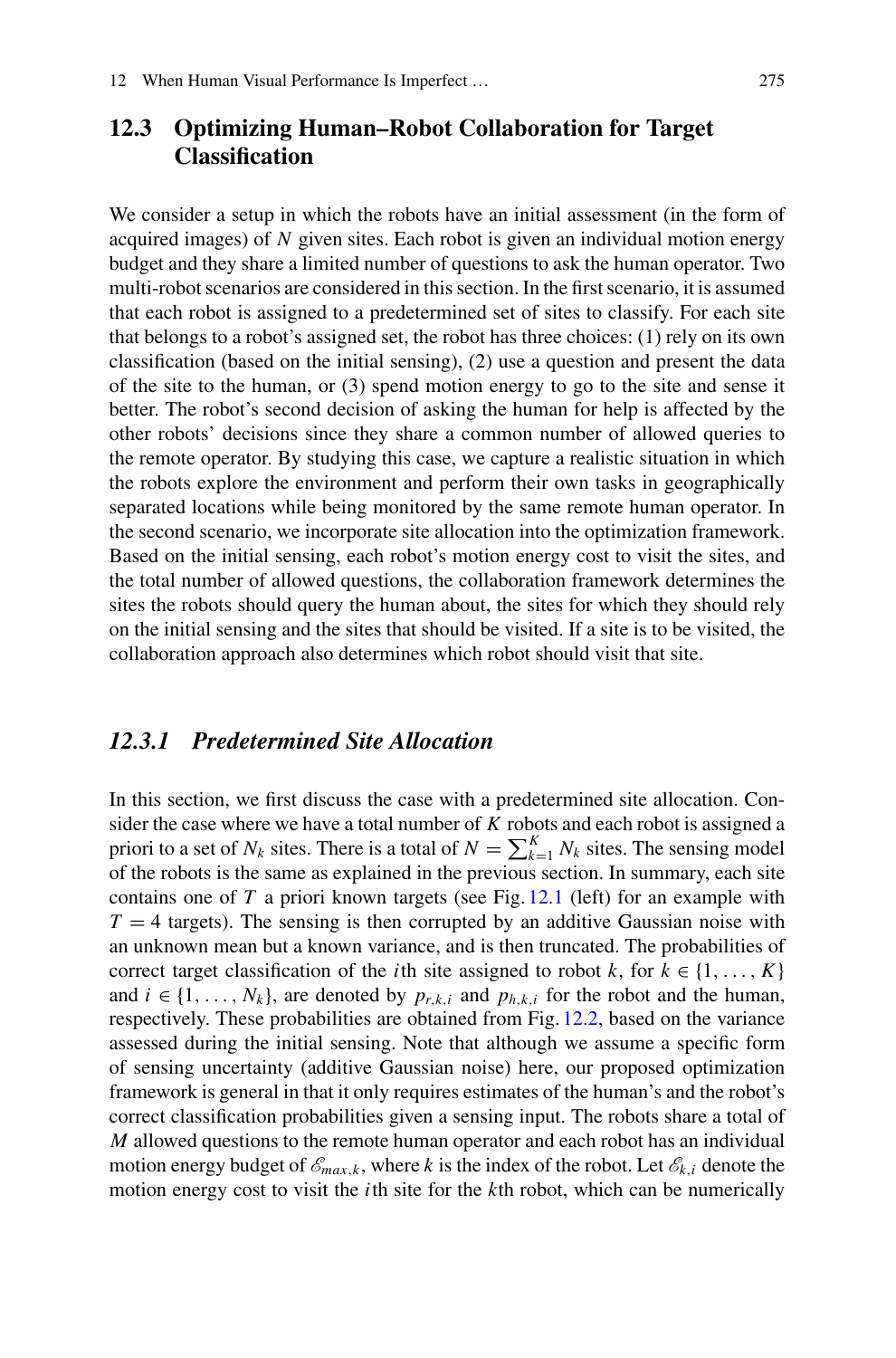evaluated by the robot. If a robot chooses to visit a site, the probability of correct classification increases to a high value of  $\tilde{p} \ge p_{r,k,i}$ ,  $\forall k = 1, ..., K, i = 1, ..., N_k$ . The objective of this collaboration is then to decide which sites to present to the human, which sites to visit and which sites to rely on the robots' own classification based on the initial sensing, in order to maximize the overall average probability of correct classification under resource constraints. Let  $p_c$  denote the average probability of correct classification of a site. We have

$$
p_{c} = \frac{1}{N} \sum_{k=1}^{K} \left( \sum_{i=1}^{N_{k}} \gamma_{k,i} p_{h,k,i} + \sum_{i=1}^{N_{k}} \eta_{k,i} \tilde{p} + \sum_{i=1}^{N_{k}} (1 - \gamma_{k,i}) (1 - \eta_{k,i}) p_{r,k,i} \right),
$$
  
= 
$$
\frac{1}{N} \sum_{k=1}^{K} \left( \sum_{i=1}^{N_{k}} \gamma_{k,i} (p_{h,k,i} - p_{r,k,i}) + \sum_{i=1}^{N_{k}} \eta_{k,i} (\tilde{p} - p_{r,k,i}) + \sum_{i=1}^{N_{k}} p_{r,k,i} \right),
$$

where  $\gamma_{k,i}$  is 1 if robot *k* seeks human's help for its *i*th site and is 0 otherwise. Similarly,  $\eta_{k,i} = 1$  indicates that robot *k* will visit its *i*th site and  $\eta_{k,i} = 0$  denotes otherwise. We then have the following optimization problem:

<span id="page-5-0"></span>
$$
\max_{\gamma,\eta} \sum_{k=1}^{K} \gamma_k^T (p_{h,k} - p_{r,k}) + \eta_k^T (\tilde{p} \mathbf{1} - p_{r,k})
$$
\n
$$
\text{s.t. } \eta_k^T \mathcal{E}_k \le \mathcal{E}_{max,k}, \quad \forall k = 1, ..., K,
$$
\n
$$
\sum_{k=1}^{K} \gamma_k^T \mathbf{1} \le M,
$$
\n
$$
\gamma_k + \eta_k \le \mathbf{1}, \quad \forall k = 1, ..., K,
$$
\n
$$
\gamma, \eta \in \{0, 1\}^N,
$$
\n(12.1)

where *K* is the total number of robots,  $N_k$  is the total number of sites that robot *k* needs to classify,  $\mathcal{E}_{max,k}$  is the motion energy budget for robot *k*, *M* is the number of allowed questions for all the robots,  $p_{h,k} = [p_{h,k,1}, \ldots, p_{h,k,N_k}]^T$ ,  $p_{r,k} = [p_{r,k,1}, \ldots, p_{r,k,N_k}]^T$ ,  $\gamma_k = [\gamma_{k,1}, \ldots, \gamma_{k,N_k}]^T$ ,  $\eta_k = [\eta_{k,1}, \ldots, \eta_{k,N_k}]^T$ ,  $\mathscr{E}_k =$  $[\mathcal{E}_{k,1}, \dots, \mathcal{E}_{k,N_k}]^T$ ,  $\gamma = [\gamma_1^T, \dots, \gamma_K^T]^T$ ,  $\eta = [\eta_1^T, \dots, \eta_K^T]^T$  and  $N = \sum_{k=1}^K N_k$ . The second constraint shows the coupling among the robots since they are all querying the same human operator, without which the optimization would be separable.

It can be seen that  $(p_{h,k} - p_{r,k})$  and  $(\tilde{p}1 - p_{r,k})$  are important parameters as they represent the performance gains by asking the human and visiting the sites, respectively. Note that we do not allow the robots to both query the human and make a visit for the same site. This is because we have already assumed a high probability of correct classification when a robot visits a site. Thus, allowing the robots to both visit and ask about the same site will be a waste of resources in this case.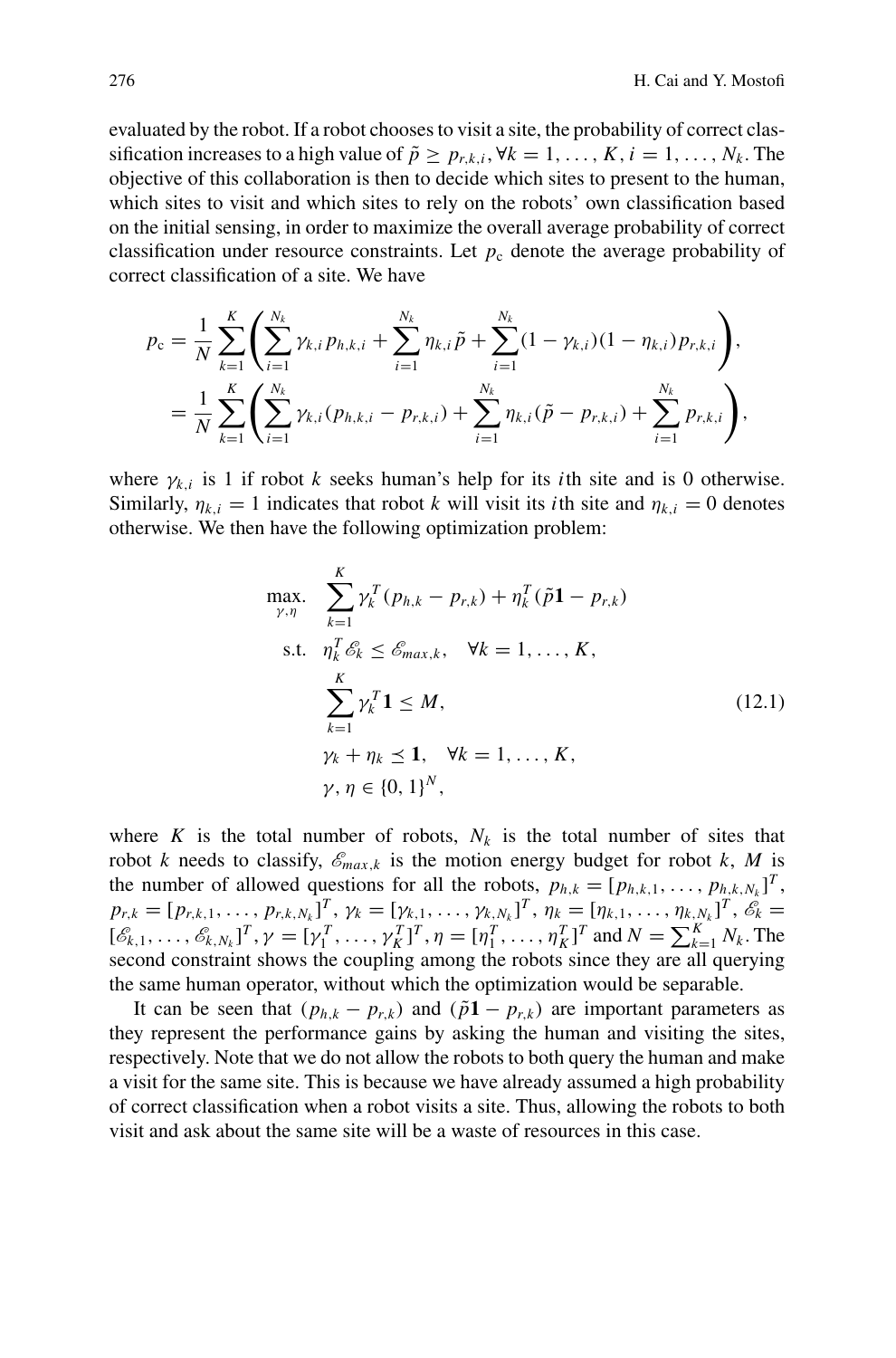#### **12.3.1.1 Zero Motion Energy**

If  $\mathcal{E}_{max,k} = 0$ ,  $\forall k = 1, ..., K$ , problem [\(12.1\)](#page-5-0) reduces to a 0–1 Knapsack Problem [\[11\]](#page-28-7), which is a combinatorial optimization problem that often arises in resource allocation scenarios. In this case, the robots only need to decide between asking the human and relying on the initial classification, which is shown below.

<span id="page-6-0"></span>
$$
\max_{\tilde{\gamma}} \quad \tilde{\gamma}^T(\bar{p}_h - \bar{p}_r)
$$
\n
$$
\text{s.t.} \quad \tilde{\gamma}^T \mathbf{1} \le M, \quad \tilde{\gamma} \in \{0, 1\}^N, \quad (12.2)
$$

where  $\bar{p}_h = [\bar{p}_{h,1}, \ldots, \bar{p}_{h,N}], \bar{p}_r = [\bar{p}_{r,1}, \ldots, \bar{p}_{r,N}], \bar{p}_{h,i}$  and  $\bar{p}_{r,i}$  denote the human's and the robot's correct classification probabilities of a site  $i \in \{1, ..., N\}$ ,  $\bar{\gamma} = [\bar{\gamma}_1, \ldots, \bar{\gamma}_N]$  and  $\bar{\gamma}_i$  indicates whether the robots seek human help for site *i*. The optimal solution to this simplified problem can be obtained easily, which is summarized in the following lemma.

<span id="page-6-2"></span>**Lemma 12.1** *Suppose that all the N sites are sorted in a descending order according to*  $\bar{p}_{h,i} - \bar{p}_{r,i}$  *such that*  $\bar{p}_{h,i} - \bar{p}_{r,i} \geq \bar{p}_{h,j} - \bar{p}_{r,j}$  *for*  $i \leq j$ *. The optimal solution to problem [\(12.2\)](#page-6-0) is given by*

$$
\bar{\gamma}_i = 1, \text{ for } i = 1, ..., n,
$$
  
\n
$$
\bar{\gamma}_i = 0, \text{ for } i = n+1, ..., N,
$$
\n(12.3)

*where*  $\sum_{i=1}^{n} \bar{\gamma}_i = M$ .

*Proof* The results can be easily verified.

#### **12.3.1.2 Zero Number of Allowed Queries**

If  $M = 0$ , problem [\(12.1\)](#page-5-0) reduces to K separable 0–1 Knapsack Problems. The optimization problem for the *k*th robot is shown as follows.

<span id="page-6-1"></span>
$$
\max_{\eta_k} \quad \eta_k^T (\tilde{p} \mathbf{1} - p_{r,k})
$$
\n
$$
\text{s.t.} \quad \eta_k^T \mathcal{E}_k \le \mathcal{E}_{\max,k},
$$
\n
$$
\eta_k \in \{0, 1\}^{N_k}.
$$
\n
$$
(12.4)
$$

Although the optimal solution to optimization problem [\(12.4\)](#page-6-1) cannot be written directly in this case, its Linear Program (LP) relaxation provides a very close approximation. The LP relaxation of problem [\(12.4\)](#page-6-1) is obtained by replacing the last binary constraint with  $\eta_k \in [0, 1]^{N_k}$ .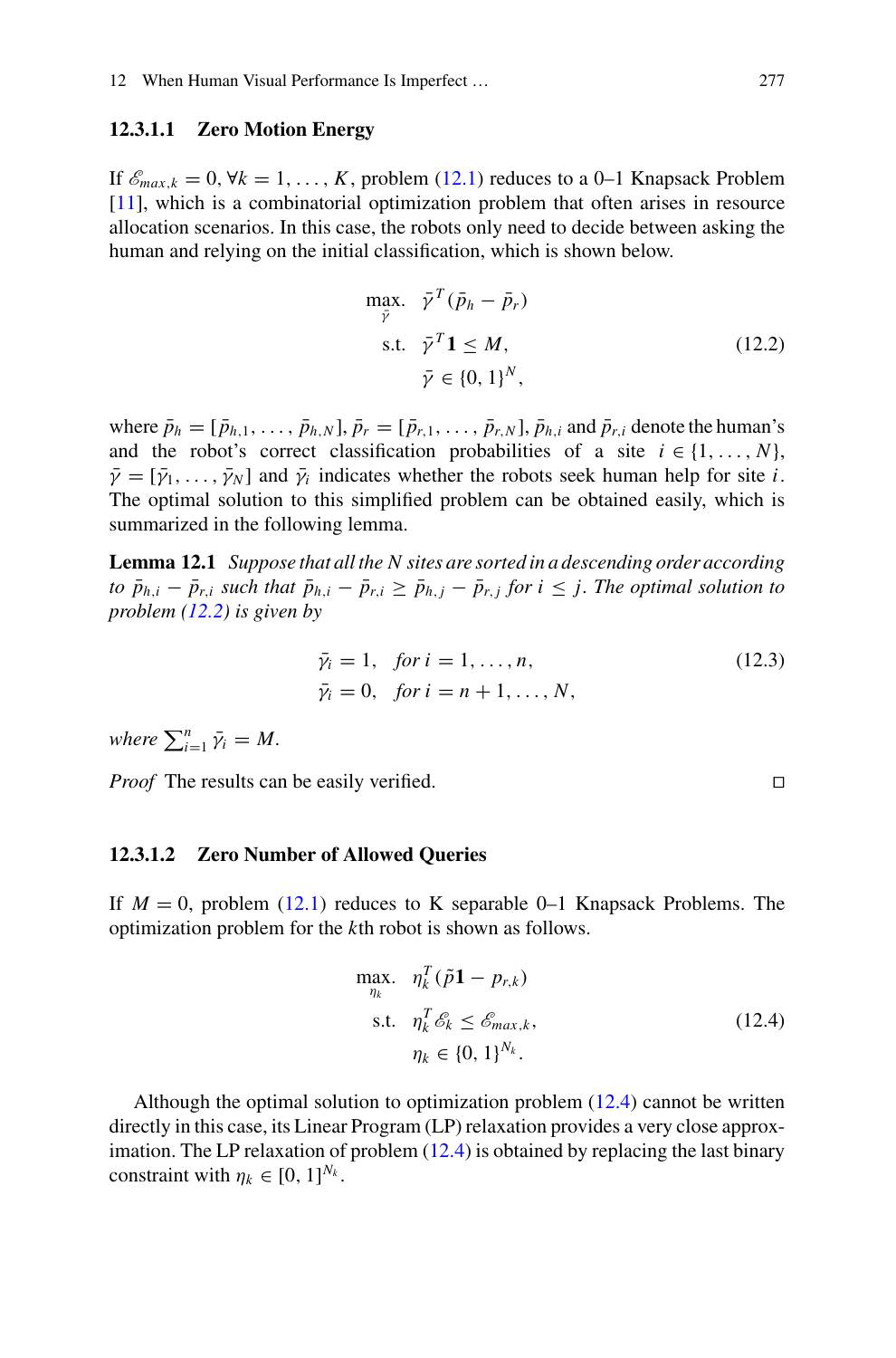**Lemma 12.2** *Suppose that the sites are sorted in a descending order according to*  $(\tilde{p} - p_{r,k,i})/\mathscr{E}_{k,i}$  such that  $(\tilde{p} - p_{r,k,i})/\mathscr{E}_{k,i} \geq (\tilde{p} - p_{r,k,i})/\mathscr{E}_{k,i}$  for  $i \leq j$ . The opti-*mal solution to the LP relaxation of problem [\(12.4\)](#page-6-1) is given by* 

$$
\eta_{k,i} = 1, \quad \text{for } i = 1, \dots, n-1,
$$
\n
$$
\eta_{k,i} = 0, \quad \text{for } i = n+1, \dots, N_k,
$$
\n
$$
\eta_{k,n} = \frac{\bar{\mathscr{E}}}{\mathscr{E}_n},
$$

where  $\bar{\mathscr{E}} = \mathscr{E}_{max,k} - \sum_{i=1}^{n-1} \mathscr{E}_{k,i}$  and  $n = min\{j : \sum_{i=1}^{j} \mathscr{E}_{k,i} > \mathscr{E}_{max,k}\}.$ 

*Proof* A graphical proof can be found in [\[9](#page-28-8)] and a more formal proof can be found in  $[11]$  $[11]$ .

#### **12.3.1.3 Considering the General Case**

Problem [\(12.1\)](#page-5-0) is in general a Mixed Integer Linear Program (MILP), which makes theoretical analysis difficult. In order to bring a more analytical understanding to this problem, we consider the following LP relaxation of problem [\(12.1\)](#page-5-0), which is a close approximation to the problem. The LP relaxation allows the decision variables  $γ$  and  $η$  to take continuous values between 0 and 1.

$$
\max_{\gamma,\eta} \sum_{k=1}^{K} \gamma_k^T (p_{h,k} - p_{r,k}) + \eta_k^T (\tilde{p} \mathbf{1} - p_{r,k})
$$
\n
$$
\text{s.t. } \eta_k^T \mathcal{E}_k \le \mathcal{E}_{max,k}, \quad \forall k = 1, ..., K,
$$
\n
$$
\sum_{k=1}^{K} \gamma_k^T \mathbf{1} \le M,
$$
\n
$$
\gamma_k + \eta_k \le \mathbf{1}, \quad \forall k = 1, ..., K,
$$
\n
$$
\gamma, \eta \in [0, 1]^N.
$$
\n(12.5)

We can analyze this LP by applying Karush–Kuhn–Tucker (KKT) conditions [\[1](#page-27-5)]. We then have the following expression for the Lagrangian:

$$
\mathcal{L}(\gamma, \eta, \omega, \lambda_1, \lambda_2, \theta, \zeta, \kappa, \tau, \xi, \psi) = -\left(\sum_{k=1}^K \gamma_k^T (p_{h,k} - p_{r,k}) + \eta_k^T (\tilde{p} \mathbf{1} - p_{r,k})\right) + \mu \left(\sum_{k=1}^K \mathbf{1}^T \gamma_k - M\right) + \sum_{k=1}^K \lambda_k (\eta_k^T \mathcal{E}_k - \mathcal{E}_{max,k}) + \theta^T (\gamma + \eta - 1) + \psi^T (\gamma - 1) - \phi^T \gamma + \kappa^T (\eta - 1) - \omega^T \eta,
$$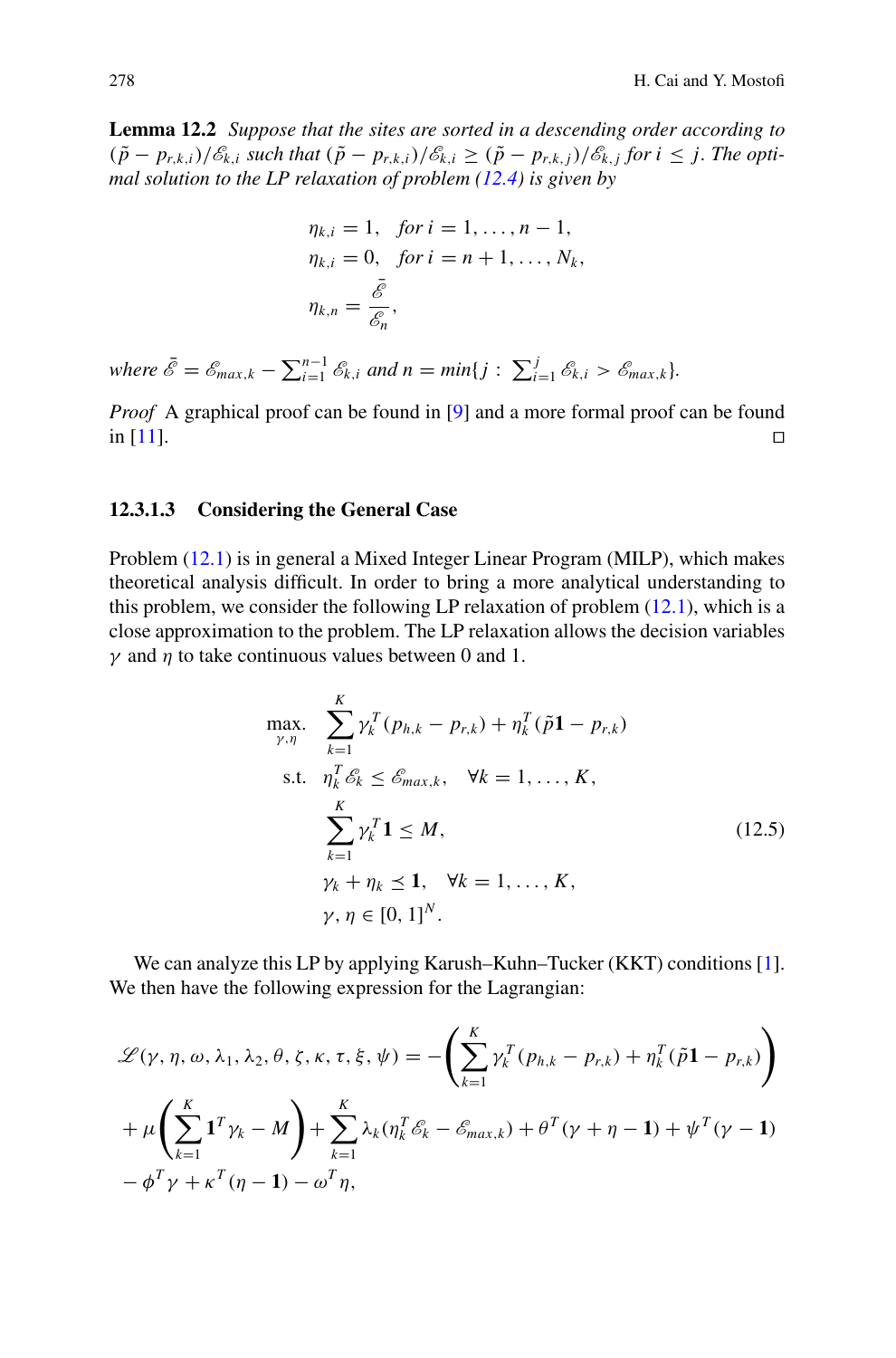where  $\mu, \lambda, \theta, \psi, \phi, \kappa, \omega$  are nonnegative Lagrange multipliers, and  $\lambda = [\lambda_1, \ldots, \lambda_K].$ 

The optimal solution (marked by  $\star$ ) then satisfies the following KKT conditions, in addition to the primal/dual feasibility conditions:

(1) Gradient condition, for  $k \in \{1, \ldots, K\}$  and  $i \in \{1, \ldots, N_k\}$ :

$$
\nabla_{\gamma_{k,i}^{\star}} \mathscr{L} = p_{r,k,i} - p_{h,k,i} + \mu^{\star} + \theta_{k,i}^{\star} + \psi_{k,i}^{\star} - \phi_{k,i}^{\star} = 0, \quad (12.6)
$$

<span id="page-8-1"></span>
$$
\nabla_{\eta_{k,i}^{\star}} \mathscr{L} = p_{r,k,i} - \tilde{p} + \lambda_k^{\star} \mathscr{E}_{k,i} + \theta_{k,i}^{\star} + \kappa_{k,i}^{\star} - \omega_{k,i}^{\star} = 0. \tag{12.7}
$$

<span id="page-8-2"></span>(2) Complementary slackness:  $\theta^* \circ (\gamma^* + \eta^* - 1) = 0$ ,  $\psi^* \circ (\gamma^* - 1) = 0$ ,  $\phi^* \circ \gamma^* = 0$ ,  $\kappa^* \circ (\eta^* - 1) = 0$ ,  $\omega^* \circ \eta^* = 0$ ,  $\mu (\sum_{k=1}^K \mathbf{1}^T \gamma_k - M) = 0$ ,  $\lambda \circ (\eta^T \mathcal{E} - 1)$  $\mathcal{E}_{max}$ ) = 0, where 0 denotes the vector with all entries equal to 0, ∘ denotes the Hadamard product,  $\mathcal{E} = [\mathcal{E}_1^T, \dots, \mathcal{E}_K^T]^T$  and  $\mathcal{E}_{max} = [\mathcal{E}_{max,1}, \dots, \mathcal{E}_{max,k}]^T$ .

The following lemmas characterize the optimal solution to the LP relaxation in terms of the optimization parameters.

**Lemma 12.3** *Consider two sites i and j that belong to the preassigned sets of robot*  $k_1$  $k_1$  *and robot*  $k_2$ *, respectively.*<sup>1</sup> *Let*  $\gamma^*$  *and*  $\eta^*$  *denote the optimal decision vectors. If*  $\gamma_{k_1,i}^{\star} = 1, \eta_{k_1,i}^{\star} = 0, \gamma_{k_2,j}^{\star} = 0$  and  $\eta_{k_2,j}^{\star} = 0$ , then  $p_{h,k_1,i} - p_{r,k_1,i} \geq p_{h,k_2,j} - p_{r,k_2,j}$ . *Proof* Suppose that we have two sites  $i$  and  $j$  preassigned to robot  $k_1$  and robot *k*<sub>2</sub> respectively such that  $\gamma_{k_1,i}^{\star} = 1$ ,  $\eta_{k_1,i}^{\star} = 0$ ,  $\gamma_{k_2,j}^{\star} = 0$  and  $\eta_{k_2,j}^{\star} = 0$ . Applying the complementary slackness conditions results in  $\phi_{k_1,i}^* = \theta_{k_2,j}^* = \phi_{k_2,j}^* = 0$ . Then the gradient condition gives  $p_{r,k_1,i} - p_{h,k_1,i} + \theta_{k_1,i}^* + \phi_{k_1,i}^* = p_{r,k_2,j} - p_{h,k_2,j} - \phi_{k_2,j}^*$ . Since  $\theta_{k_1,i}^{\star}$ ,  $\phi_{k_1,i}^{\star}$  and  $\psi_{k_2,j}^{\star}$  are all nonnegative, it is necessary to have  $p_{h,k_1,i} - p_{r,k_1,i} \geq$  $p_{h,k_2,j} - p_{r,k_2,j}$ .

Lemma [12.3](#page-8-1) says that if we have any two sites *i* and *j*, for which the robots will ask the human and rely on the initial sensing respectively, then the performance gain obtained from querying the human operator for site *i* should be higher than or equal to that of site *j*.

<span id="page-8-3"></span>*Remark 12.1* Lemma [12.3](#page-8-1) also holds for the original integer problem [\(12.1\)](#page-5-0).

**Lemma 12.4** *Consider two sites i and j that have been assigned to robot k. Let*  $\gamma^*$  and  $\eta^*$  denote the optimal decision vectors. If  $\gamma^*_{k,i} = 0$ ,  $\eta^*_{k,i} = 1$ ,  $\gamma^*_{k,j} = 0$  and  $\eta_{k,j}^{\star} = 0$ , then  $(\tilde{p} - p_{r,k,i})/\mathscr{E}_{k,i} \geq (\tilde{p} - p_{r,k,j})/\mathscr{E}_{k,j}$ .

*Proof* Suppose that we have two sites *i* and *j* assigned to robot *k* such that  $\gamma_{k,i}^{\star} = 0$ ,  $\eta_{k,i}^{\star} = 1$ ,  $\gamma_{k,j}^{\star} = 0$  and  $\eta_{k,j}^{\star} = 0$ . We have  $\omega_{k,i}^{\star} = \theta_{k,j}^{\star} = \kappa_{k,j}^{\star} = 0$  from the complementary slackness conditions. Equation [12.7](#page-8-2) for  $\eta_{k,i}^{\star}$  then becomes: ( $p_{r,k,i}$  –  $\tilde{p}$ )/ $\mathcal{E}_{k,i} + \lambda_k^* + \theta'_{k,i} + \kappa'_{k,i} = 0$ , where  $\theta'_{k,i} = \theta^*_{k,i}/\mathcal{E}_{k,i}$  and  $\kappa'_{k,i} = \kappa^*_{k,i}/\mathcal{E}_{k,i}$ . Similarly, we have  $(p_{r,k,j} - \tilde{p})/\mathscr{E}_{k,j} + \lambda_k^* - \omega_{k,j}' = 0$  when applying  $\nabla_{\eta_{k,j}^*} \mathscr{L} = 0$ . This results in  $(p_{r,k,i} - \tilde{p})/\mathscr{E}_{k,i} + \lambda_k^* + \theta'_{k,i} + \kappa_{k,i}' = (p_{r,k,j} - \tilde{p})/\mathscr{E}_{k,j} + \lambda_k^* - \omega'_{k,j}$ . Since  $\theta'_{k,i}$ ,  $\kappa'_{k,i}$  and  $\omega'_{k,j}$  are all nonnegative, we have  $(\tilde{p} - p_{r,k,i})/\mathscr{E}_{k,i} \geq (\tilde{p} - p_{r,k,j})/\mathscr{E}_{k,j}$ .  $\Box$ 

<span id="page-8-0"></span><sup>&</sup>lt;sup>1</sup>Note that robot  $k_1$  and robot  $k_2$  can be the same robot or two different robots.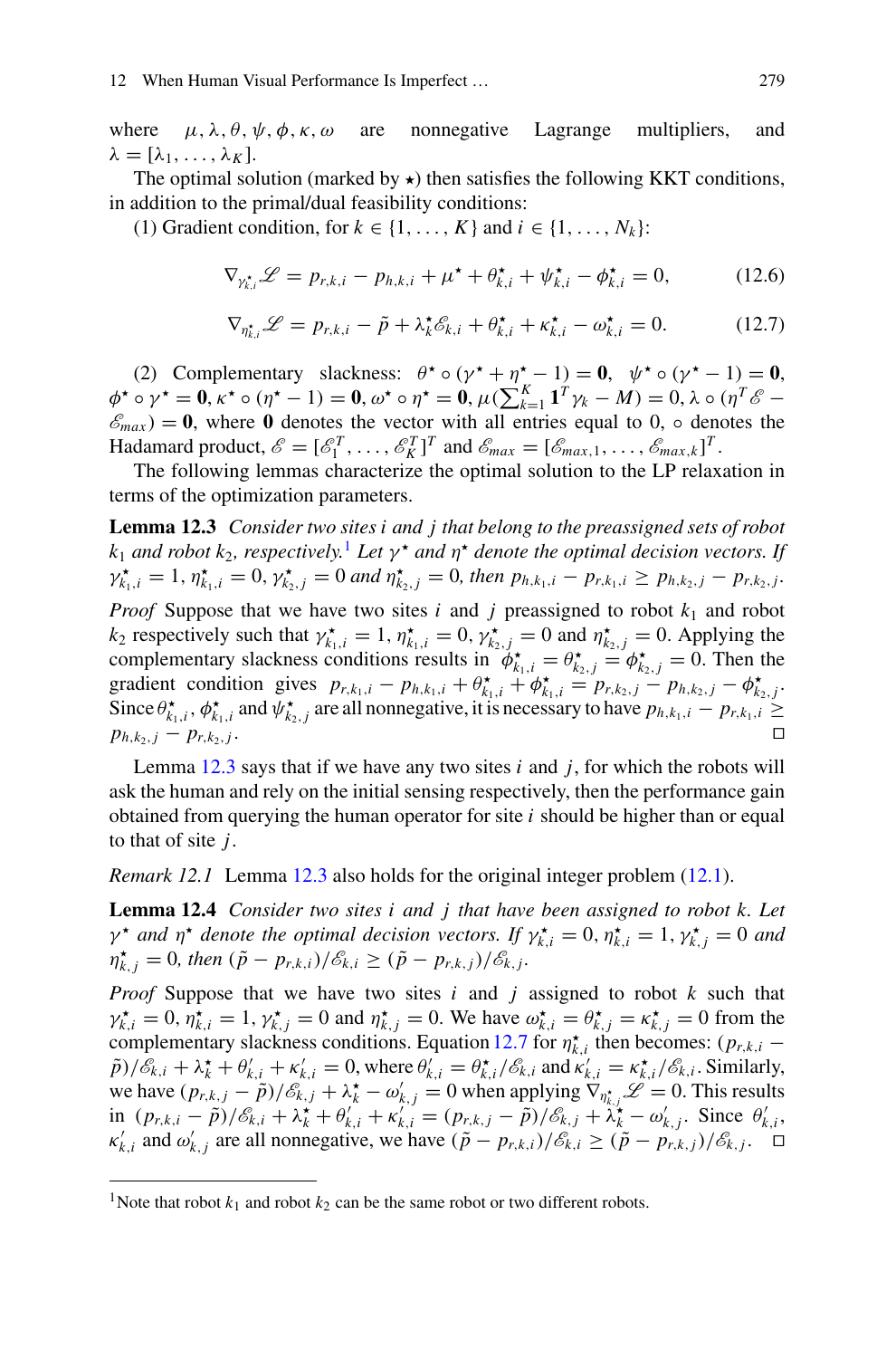Lemma [12.4](#page-8-3) says that within the set of sites assigned to a robot, if there are two sites *i* and *j*, for which the robot will explore and rely on the initial sensing respectively, then the visited site should have a higher performance gain normalized by the energy cost. $2$ 

<span id="page-9-1"></span>**Lemma 12.5** *Consider two sites i and j that have been assigned to robot k. Let*  $\gamma^*$ *and*  $\eta^*$  denote the optimal decision vectors. If  $\gamma^*_{k,i} = 1$ ,  $\eta^*_{k,i} = 0$ ,  $\gamma^*_{k,j} = 0$ ,  $\eta^*_{k,j} = 1$ *and*  $\mathcal{E}_{k,i} \leq \mathcal{E}_{k,i}$ , then  $p_{h,k,i} - p_{h,k,j} \geq 0$ .

*Proof* Consider an optimal solution where we have  $\gamma_{k,i}^* = 1$ ,  $\eta_{k,i}^* = 0$ ,  $\gamma_{k,j}^* = 0$ ,  $\eta_{k,j}^* = 1$  and  $\mathcal{E}_{k,i} \leq \mathcal{E}_{k,j}$ . We modify the current optimal solution to obtain a new feasible solution in the following way:  $\gamma'_{k,i} = \gamma^*_{k,i} - \delta$ ,  $\eta'_{k,i} = \eta^*_{k,i} + \delta$ ,  $\gamma'_{k,j} = \gamma^*_{k,j} + \delta$ ,  $\eta'_{k,j} = \eta^*_{k,j} - \delta$ , where  $\delta > 0$  is a small number such that  $\gamma'_{k,i}, \eta'_{k,i}, \gamma'_{k,j}, \eta'_{k,j} \in$ [0, 1]. The new objective function value becomes  $f' = f^* + \Delta$ , where  $f^*$  is the optimum and  $\Delta = \delta(\tilde{p} - p_{r,k,i} - (p_{h,k,i} - p_{r,k,i}) + p_{h,k,i} - p_{r,k,i} - (\tilde{p} - p_{r,k,i})).$ Since the current solution is optimal, we should have  $\Delta \leq 0$ , from which we have *p*<sub>*h*</sub>, $_{k,i}$  − *p*<sub>*h*</sub>, $_{k,i}$  ≥ 0.

Consider the case where sites *i* and *j* are assigned to robot *k*. The robot asks for human help for site  $i$  and visits site  $j$  in the optimal solution. Lemma [12.5](#page-9-1) says that in this case, if the motion energy cost of the queried site is less than or equal to that of the visited site, then the human performance of the queried site should be greater than or equal to that of the visited site.

### *12.3.2 Optimized Site Allocation*

In this section, we consider the second collaborative scenario with a human operator and multiple field robots described earlier, where the optimization of site allocation to the robots is also taken into account. Consider the case where there is a total of *N* sites and *K* robots. The sensing model is the same as discussed in the previous section. The probabilities of correct target classification of the *i*th site are denoted by  $\tilde{p}_{r,i}$  and  $\tilde{p}_{h,i}$  for the robot and the human, respectively. These probabilities are obtained from Fig. [12.2,](#page-3-1) based on the variance assessed during the initial sensing. The robots share a total of *M* allowed questions to the remote human operator and each robot has an individual motion energy budget of *Emax*,*<sup>k</sup>* , where *k* is the index of the robot. Let  $\mathcal{E}_{k,i}$  denote the motion energy cost to visit the *i*th site for the *k*th robot. If a robot chooses to visit a site, the probability of correct classification increases to a high value of  $\tilde{p}$ . The objective of this collaboration is for the robots to decide on which sites to present to the human, which sites to rely on the initial sensing and which sites to visit. If a site is to be visited, this collaboration also determines which robot should visit the site. Let  $\tilde{p}_c$  denote the average probability of correct classification of a site, which we would like to maximize. We have

<span id="page-9-0"></span><sup>&</sup>lt;sup>2</sup>This lemma is similar to the second condition of Lemma [12.1](#page-6-2) of our previous work  $[4]$  $[4]$  as it concerns only one robot.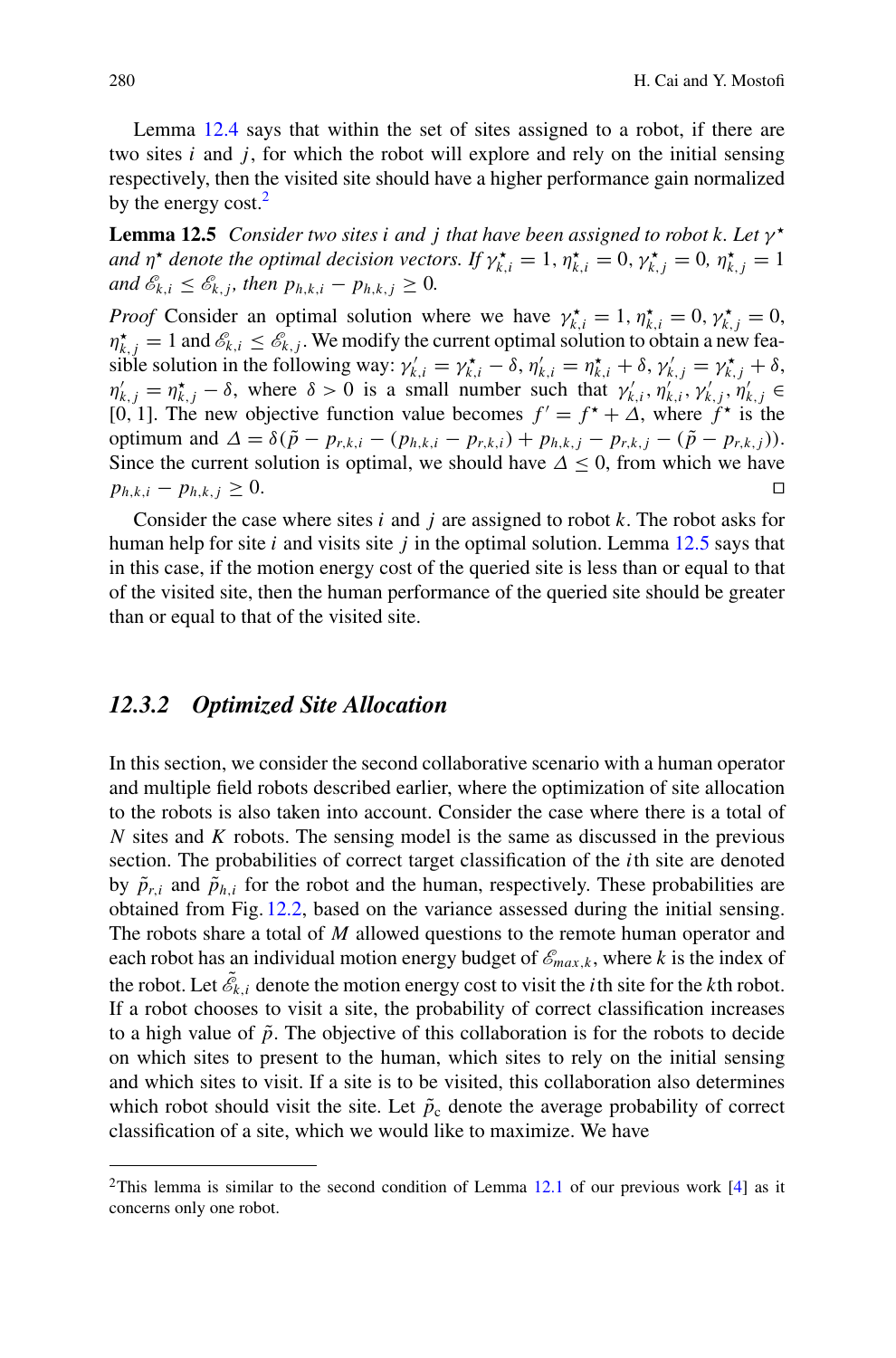$$
\tilde{p}_{c} = \frac{1}{N} \left( \sum_{k=1}^{K} \sum_{i=1}^{N} \tilde{\eta}_{k,i} \tilde{p} + \sum_{i=1}^{N} \tilde{\gamma}_{i} \tilde{p}_{h,i} + \sum_{i=1}^{N} (1 - \tilde{\gamma}_{i}) \left( 1 - \sum_{k=1}^{K} \tilde{\eta}_{k,i} \right) \tilde{p}_{r,i} \right),
$$
\n
$$
= \frac{1}{N} \left( \sum_{i=1}^{N} \tilde{\gamma}_{i} (\tilde{p}_{h,i} - \tilde{p}_{r,i}) + \sum_{k=1}^{K} \sum_{i=1}^{N} \tilde{\eta}_{k,i} (\tilde{p} - \tilde{p}_{r,i}) + \sum_{i=1}^{N} \tilde{p}_{r,i} \right),
$$

where  $\tilde{\gamma}_i$  is 1 if the robots seek human's help for the *i*th site and is 0 otherwise. Similarly,  $\tilde{\eta}_{k,i} = 1$  indicates that robot *k* will visit the *i*th site and  $\tilde{\eta}_{k,i} = 0$  denotes otherwise. The optimization problem is then given by

<span id="page-10-0"></span>
$$
\max_{\tilde{\gamma}, \tilde{\eta}} \sum_{k=1}^{K} \tilde{\eta}_k^T (\tilde{p} \mathbf{1} - \tilde{p}_r) + \tilde{\gamma}^T (\tilde{p}_h - \tilde{p}_r)
$$
\n
$$
\text{s.t. } \tilde{\eta}_k^T \tilde{\mathcal{E}}_k \leq \mathcal{E}_{\text{max}, k}, \quad \forall k = 1, \dots, K,
$$
\n
$$
\tilde{\gamma}^T \mathbf{1} \leq M,
$$
\n
$$
\tilde{\gamma} + \sum_{k=1}^{K} \tilde{\eta}_k \leq \mathbf{1},
$$
\n
$$
\tilde{\gamma}, \tilde{\eta}_k \in \{0, 1\}^N, \quad \forall k = 1, \dots, K,
$$
\n
$$
(12.8)
$$

where  $K$  is the total number of robots,  $N$  is the total number of sites to classify,  $\mathcal{E}_{max,k}$  is the motion energy budget for robot *k*, *M* is the total number of allowed questions,  $\tilde{p}_h = [\tilde{p}_{h,1}, \ldots, \tilde{p}_{h,N}]^T$ ,  $\tilde{p}_r = [\tilde{p}_{r,1}, \ldots, \tilde{p}_{r,N}]^T$ ,  $\tilde{\gamma}_r = [\tilde{\gamma}_1, \ldots, \tilde{\gamma}_N]^T$ ,  $\tilde{\eta}_k$  $=[\tilde{\eta}_{k,1},\ldots,\tilde{\eta}_{k,N}]^T$ ,  $\tilde{\eta} = [\tilde{\eta}_1^T,\ldots,\tilde{\eta}_K^T]^T$  and  $\tilde{\mathscr{E}}_k = [\tilde{\mathscr{E}}_{k,1},\ldots,\tilde{\mathscr{E}}_{k,N}]^T$ .  $\tilde{\gamma}$  and  $\tilde{\eta}$  determine whether the robots should ask for human help and visit the sites, respectively.

Problem [\(12.8\)](#page-10-0) is in the form of a Multiple Knapsack Problems (MKP) [\[11](#page-28-7)], which is a natural extension to the basic 0–1 Knapsack Problem discussed in the previous section. This problem arises commonly in optimal decision-making and resource allocation settings.

#### **12.3.2.1 Zero Motion Energy**

If  $\mathcal{E}_{max,k} = 0, \forall k = 1, \ldots, K$ , problem [\(12.8\)](#page-10-0) reduces to a 0–1 Knapsack Problem.

$$
\max_{\tilde{\gamma}} \quad \tilde{\gamma}^T (\tilde{p}_h - \tilde{p}_r)
$$
\n
$$
\text{s.t.} \quad \tilde{\gamma}^T \mathbf{1} \le M, \quad (\text{12.9})
$$
\n
$$
\tilde{\gamma} \in \{0, 1\}^N.
$$

The above-reduced problem is very similar to problem [\(12.2\)](#page-6-0) discussed previously. The optimal solution to this special case can be obtained via the same procedure outlined in Lemma [12.1.](#page-6-2)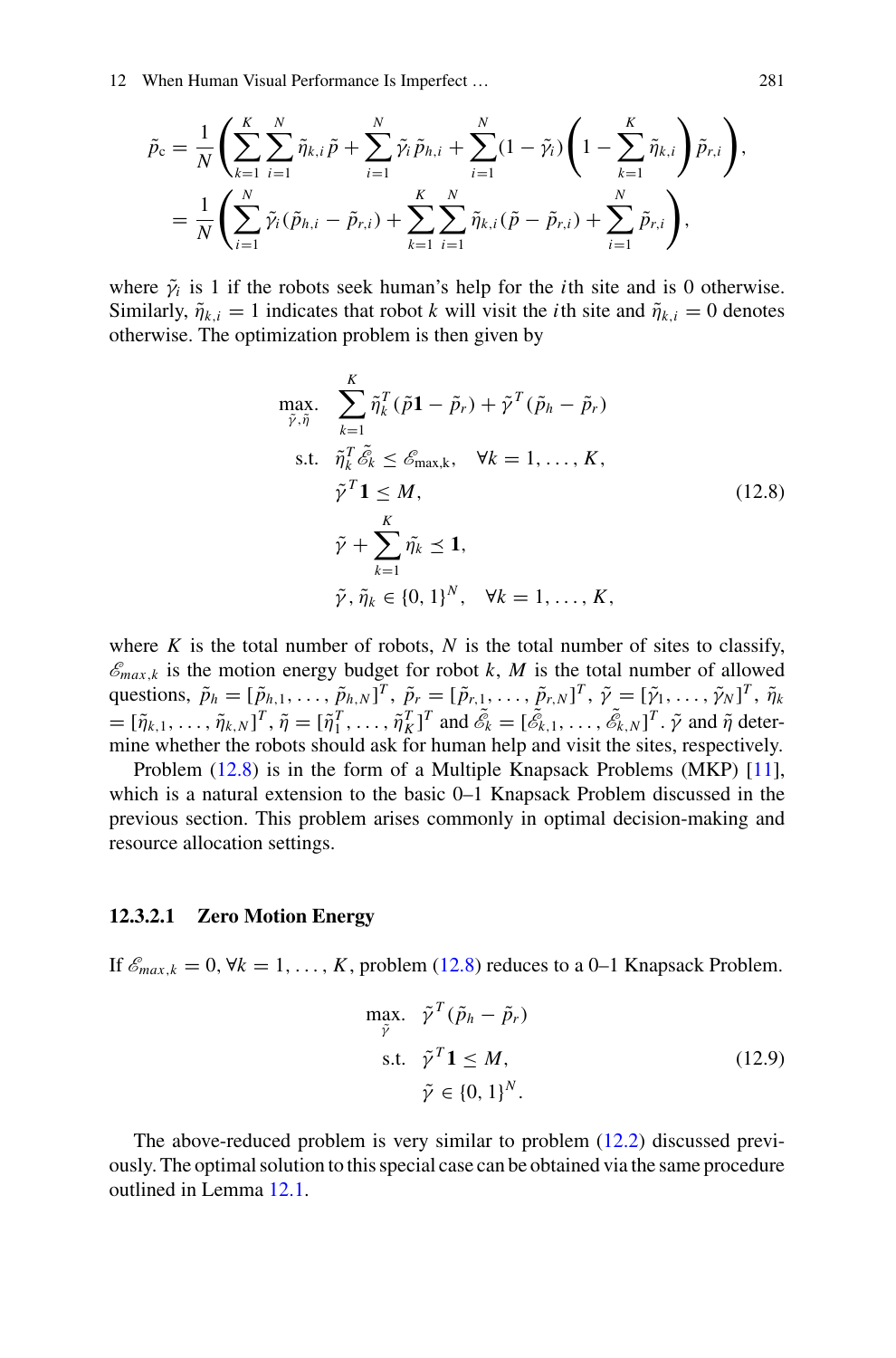#### **12.3.2.2 Considering the General Case**

In order to bring a more theoretical understanding to this setting, we consider the LP relaxation of problem [\(12.8\)](#page-10-0), which is given as follows.

$$
\max_{\tilde{y}, \tilde{\eta}} \sum_{k=1}^{K} \tilde{\eta}_k^T (\tilde{p} \mathbf{1} - \tilde{p}_r) + \tilde{\gamma}^T (\tilde{p}_h - \tilde{p}_r)
$$
\n
$$
\text{s.t. } \tilde{\eta}_k^T \tilde{\mathcal{E}}_k \leq \mathcal{E}_{max,k}, \quad \forall k = 1, \dots, K,
$$
\n
$$
\tilde{\gamma}^T \mathbf{1} \leq M,
$$
\n
$$
\tilde{\gamma} + \sum_{k=1}^{K} \tilde{\eta}_k \leq \mathbf{1},
$$
\n
$$
\tilde{\gamma}, \tilde{\eta}_k \in [0, 1]^N, \quad \forall k = 1, \dots, K.
$$
\n(12.10)

By allowing the decision variables  $\tilde{\gamma}$  and  $\tilde{\eta}$  to take continuous values in the interval [0, 1], we can analyze this problem utilizing the KKT conditions, which leads to the following two lemmas.

<span id="page-11-0"></span>**Lemma 12.6** *Consider two sites i and j. Let*  $\tilde{\gamma}^*$  *and*  $\tilde{\eta}^*$  *denote the optimal decision* vectors. If  $\tilde{\gamma}_i^* = 1$ ,  $\sum_{k=1}^K \tilde{\eta}_{k,i}^* = 0$ ,  $\tilde{\gamma}_j^* = 0$  and  $\sum_{k=1}^K \tilde{\eta}_{k,j}^* = 0$ , then  $\tilde{p}_{h,i} - \tilde{p}_{r,i} \ge$  $\tilde{p}_{h,i} - \tilde{p}_{r,i}$ .

*Proof* The proof is similar to that of Lemma [12.3.](#page-8-1)

Lemma  $12.6$  says that if we have two sites *i* and *j*, for which the robots will ask the human and rely on the initial sensing respectively, then the performance gain obtained from asking the human should be greater for site *i*.

<span id="page-11-1"></span>*Remark 12.2* Lemma [12.6](#page-11-0) also holds for the original integer problem [\(12.8\)](#page-10-0).

**Lemma 12.7** *Consider two sites i and j. Let*  $\tilde{\gamma}^*$  *and*  $\tilde{\eta}^*$  *denote the optimal decision* vectors. If  $\tilde{\gamma}^*_{\underline{i}} = 0$ ,  $\tilde{\eta}^*_{k_1,i} = 1$ ,  $\tilde{\gamma}^*_{j} = 0$  and  $\sum_{k=1}^K \tilde{\eta}^*_{k,j} = 0$ , then  $(\tilde{p} - \tilde{p}_{r,i})/\tilde{\mathscr{E}}_{k_1,i} \geq$  $(\tilde{p} - \tilde{p}_{r,j})/\mathscr{E}_{k_1,j}$ , where  $k_1$  *is the index of the robot that visits site i.* 

*Proof* The proof is similar to that of Lemma [12.4.](#page-8-3) □

Consider two sites *i* and *j*. Suppose that in an optimal solution, site *i* is visited by robot  $k_1$  and the classification of site *j* is based on the initial sensing. Lemma [12.7](#page-11-1) says that the performance gain obtained from further sensing normalized by robot *k*1's motion energy cost should be higher for site *i* as compared to site *j*.

<span id="page-11-2"></span>**Lemma 12.8** *Consider two sites i and j. Let*  $\tilde{\gamma}^*$  *and*  $\tilde{\eta}^*$  *denote the optimal decision*  $\hat{P}_{k,i}$   $\leq \hat{E}_{k,i}$ ,  $\hat{E}_{k,i}$ ,  $\leq \hat{E}_{k,i}$ ,  $\hat{P}_{k,i}$ ,  $\hat{P}_{k,i} - \hat{P}_{k,i} \geq 0$ .

*Proof* The proof is similar to that of Lemma [12.5.](#page-9-1)

$$
\sqcup
$$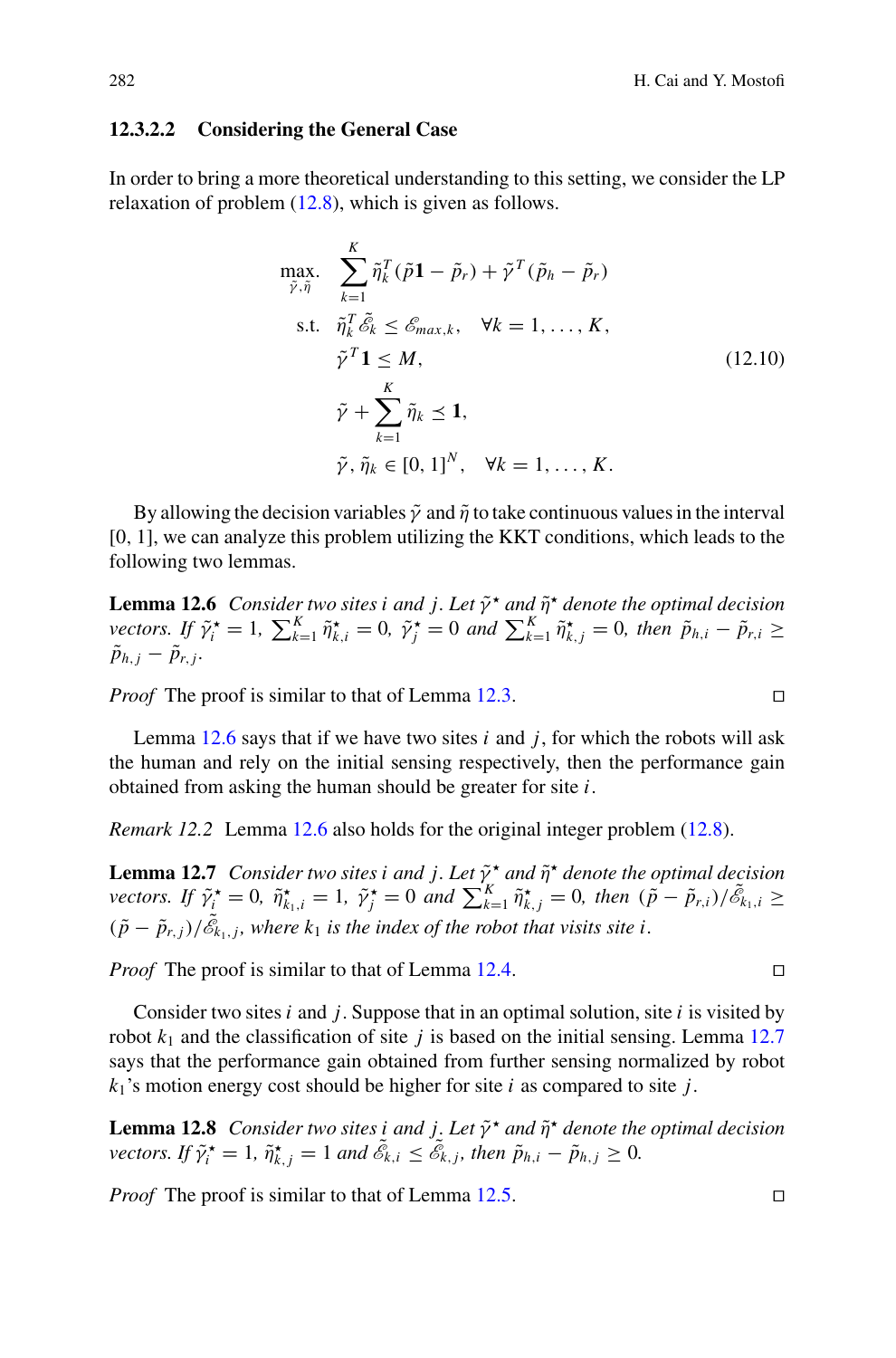Consider two sites *i* and *j*. Suppose that in an optimal solution, the robots query the human about site  $i$  and have robot  $k$  visit site  $j$ . Lemma [12.8](#page-11-2) says that in this case, if robot *k*'s motion energy cost of the queried site is less than or equal to that of the visited site, then the human performance of the queried site should be greater than or equal to that of the visited site.

<span id="page-12-1"></span>**Lemma 12.9** *Consider two sites i and j and two robots*  $k_1$  *and*  $k_2$ *. Let*  $\tilde{\gamma}^*$  *and*  $\tilde{\eta}^{\star}$  denote the optimal motion decision vectors. Suppose that  $\tilde{\eta}^{\star}_{k_1,i} = 1$ ,  $\tilde{\eta}^{\star}_{k_2,j} = 1$  $and \exists m \in \{1, ..., N\}$  *such that*  $\tilde{\gamma}_m^{\star} = 0$  *and*  $\sum_{k=1}^{K} \tilde{\eta}_{k,m}^{\star} = 0$ *. Then the following conditions must hold.*

 $(I)$   $\mathscr{E}_{k_1,i} \leq \mathscr{E}_{k_1,j}$  or  $\mathscr{E}_{k_2,i} \geq \mathscr{E}_{k_2,j}$ ;  $(2)$  If  $\mathscr{E}_{k_1,i} \leq \mathscr{E}_{k_1,j}$ , then  $\mathscr{E}_{k_2,j} - \mathscr{E}_{k_2,i} \leq \mathscr{E}_{k_1,j} - \mathscr{E}_{k_1,i}$ ;  $(3)$  If  $\mathscr{E}_{k_2,i} \geq \mathscr{E}_{k_2,j}$ , then  $\mathscr{E}_{k_1,i} - \mathscr{E}_{k_1,j} \leq \mathscr{E}_{k_2,i} - \mathscr{E}_{k_2,j}$ .

*Proof* (1) Suppose that  $\mathscr{E}_{k_1,i} \geq \mathscr{E}_{k_1,j}$  and  $\mathscr{E}_{k_2,i} \leq \mathscr{E}_{k_2,j}$ . We can let  $\tilde{\eta}'_{k_1,i} = 0$ ,  $\tilde{\eta}'_{k_1,j} = 1$ ,  $\tilde{\eta}'_{k_2,i} = 1$  and  $\tilde{\eta}'_{k_2,i} = 0$ , which will give us the same objective function value but with a less motion energy consumption. The residual energy can be utilized such that  $\tilde{\eta}'_{k_1,m} = \delta_{k_1}$  and  $\tilde{\eta}'_{k_2,m} = \delta_{k_2}$ , where  $\delta_{k_1}$  and  $\delta_{k_2}$  are small positive numbers. This constructed solution will be strictly better than the current optimal solution, which is a contradiction. Thus we must have  $\mathscr{E}_{k_1,i} \leq \mathscr{E}_{k_1,j}$  or  $\mathscr{E}_{k_2,i} \geq \mathscr{E}_{k_2,j}$ .

(2) and (3) If Condition (2) or (3) fails, we can construct a new feasible solution in a similar way as in the proof of Condition (1), which will be strictly better than the current optimal solution, resulting in a contradiction.

Consider the case where there exists at least one site, for which the robots will rely on the initial sensing. The first part of Lemma [12.9](#page-12-1) says that in this case, if two sites *i* and *j* are visited by two robots  $k_1$  and  $k_2$  respectively, then either it should be less costly for robot  $k_1$  to visit site *i* as compared to site *j* or it should be less costly for robot  $k_2$  to visit site *j* as compared to site *i*. Furthermore, the second part of the lemma says that if it is less costly for robot  $k_1$  to visit site *i* as compared to site *j*  $(\mathscr{E}_{k_1,i} \leq \mathscr{E}_{k_1,j})$ , then robot  $k_2$ 's motion energy cost of visiting site *j* should not exceed that of site *i* by  $\mathscr{E}_{k_1,j} - \mathscr{E}_{k_1,i}$ , which can be thought of as the motion energy saving of robot  $k_1$ . The third part can be interpreted in a similar manner. This lemma basically shows that the robots' decisions should be efficient in terms of motion energy usage.

### <span id="page-12-0"></span>**12.4 Numerical Results**

In this section, we show the performance of our collaboration design for field exploration and target classification. We first summarize the results for a case where there is only one robot [\[4\]](#page-27-2) to gain a more intuitive understanding of the optimal behavior that arises from our optimization framework. We then show the numerical results for the case of multiple robots. The optimization problems are solved with the MILP solver of MATLAB by using the collected MTurk data of Fig. [12.2.](#page-3-1)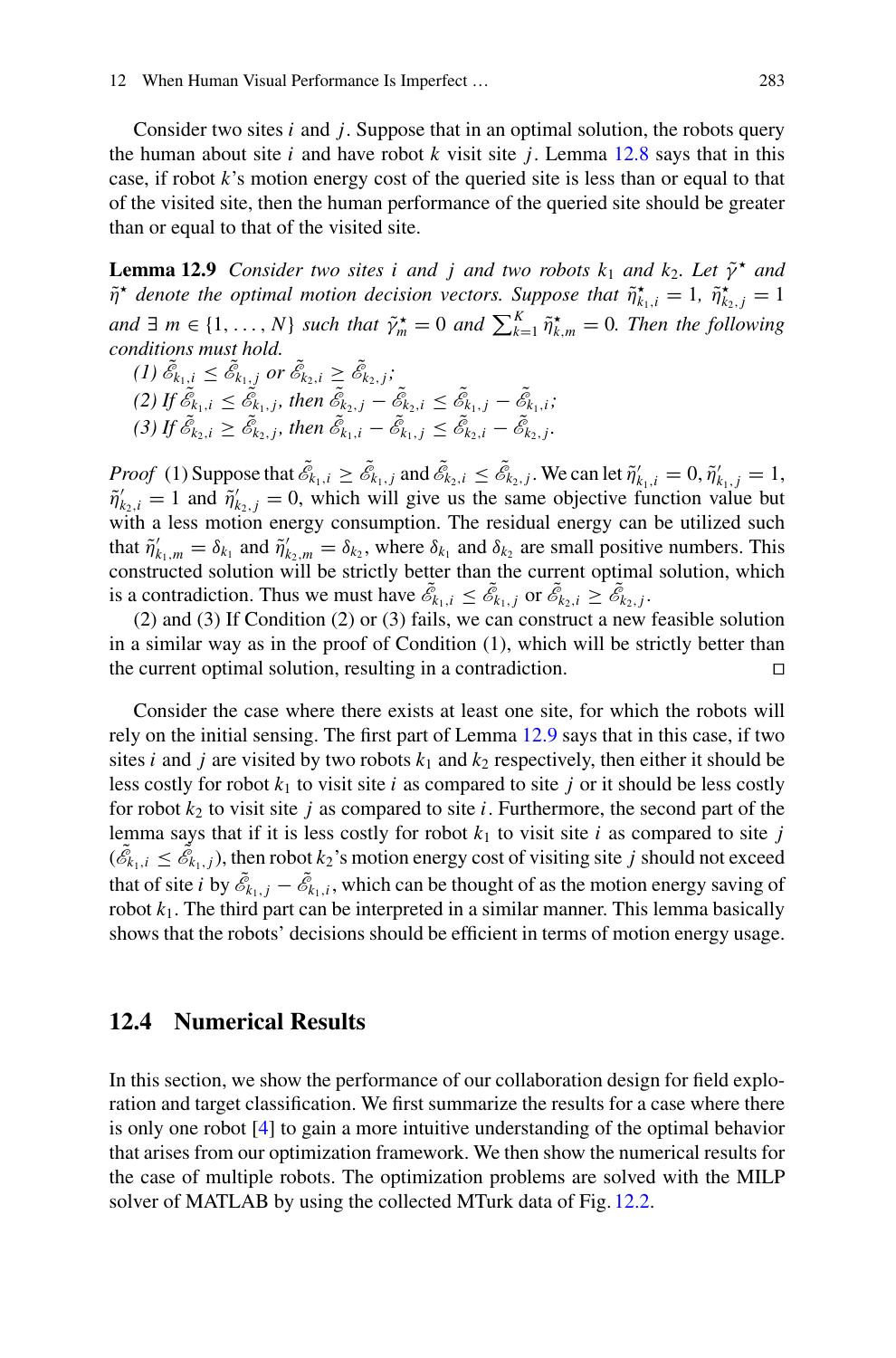# *12.4.1 Collaboration Between the Human Operator and One Robot [\[4\]](#page-27-2)*

Consider the case where there is only one robot in the field. In this case, both multirobot formulations (problems  $(12.1)$  and  $(12.8)$ ) reduce to the same optimization problem, which is shown as follows.

<span id="page-13-1"></span>
$$
\max_{\gamma,\eta} \quad \gamma^{T}(p_{h} - p_{r}) + \eta^{T}(\tilde{p}\mathbf{1} - p_{r})
$$
\n
$$
\text{s.t.} \quad \eta^{T} \mathcal{E} \leq \mathcal{E}_{\text{max}}, \quad \mathbf{1}^{T} \gamma \leq M,
$$
\n
$$
\gamma + \eta \leq \mathbf{1},
$$
\n
$$
\gamma, \eta \in \{0, 1\}^{N}.
$$
\n(12.11)

In order to better understand the optimal solution, Fig. [12.3](#page-13-0) shows an example of the optimal decisions for the case of 2000 sites, with 500 allowed questions and an energy budget equal to 25% of the total energy needed to visit all the sites. The optimal decision for each site is marked based on solving problem [\(12.11\)](#page-13-1). Interesting behavior emerges as can be seen. For instance, we can observe that there are clear separations between different decisions. The clearest patterns are two transition points that mark when the robot asks the human operator for help, as shown with



<span id="page-13-0"></span>**Fig. 12.3** An example of the optimal decisions with 2000 sites, 500 questions, and an energy budget of 25% of the total energy needed to visit all the sites. In this example, the collaboration is between one operator and one robot. This result is from our previous work [\[4\]](#page-27-2) (© 2015 IEEE. Reprinted, with permission, from [\[4\]](#page-27-2))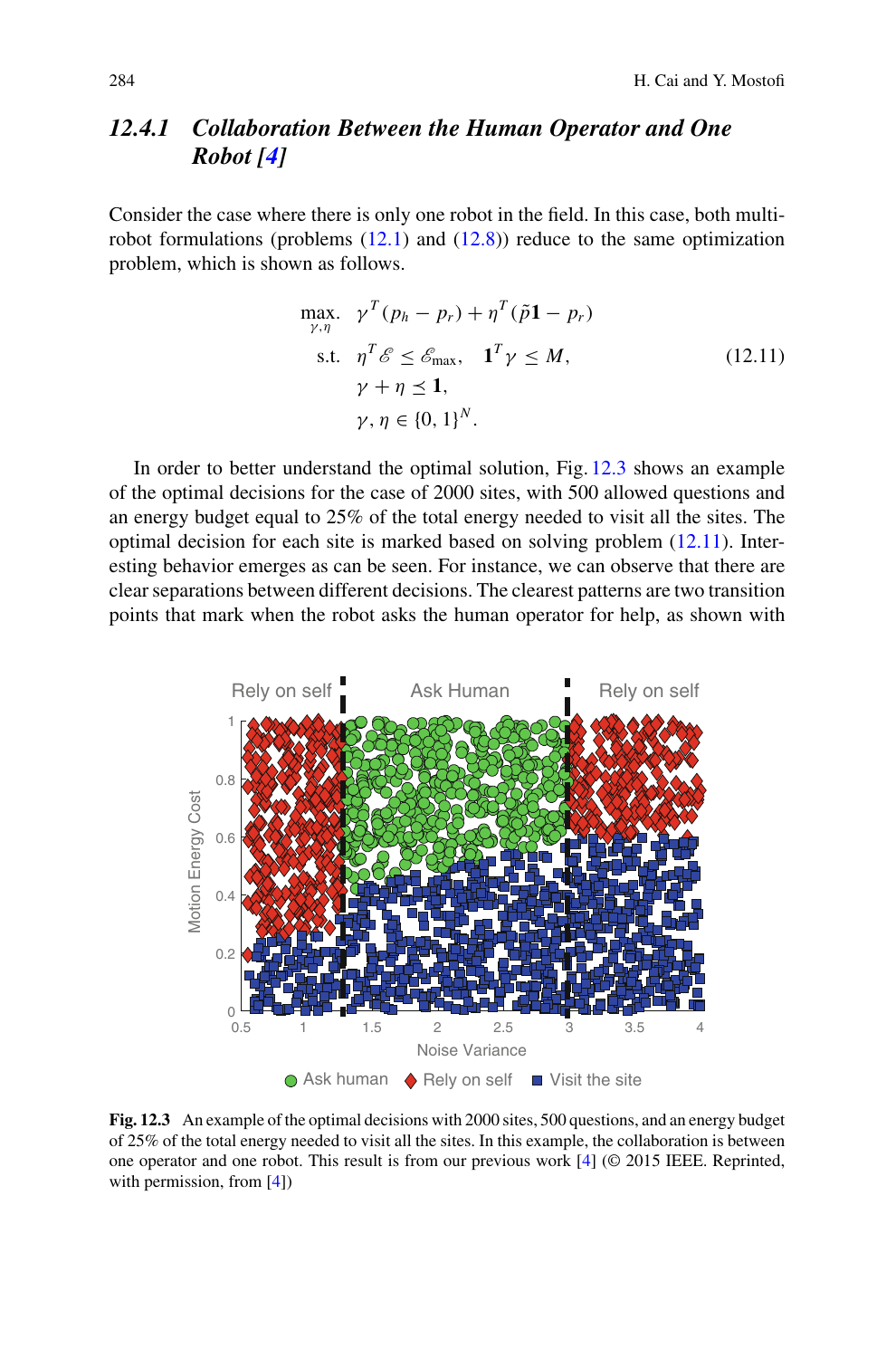the dashed vertical lines in Fig. [12.3.](#page-13-0) Basically, the figure suggests that the robot should not bug the human if the variance is smaller than a threshold or bigger than another threshold, independent of the motion cost of a site. This makes sense as the robot itself will perform well for low variances and humans do not perform well for high variances, suggesting an optimal query range. Furthermore, it shows that the robot is more willing to spend motion energy if the sensing of a site has higher noise variance. However, the robot in general only visits the sites where the energy cost is not too high and relies more on itself for the sites with both high variance and high energy cost.

In the following part, we show the energy and bandwidth savings of our proposed approach as compared to a benchmark methodology where human collaboration is not fully optimized. In the benchmark approach, the robot optimizes its given energy budget to best explore the field based on site variances, i.e., it chooses the sites that maximize the sum of noise variances. It then randomly chooses from the remaining sites to ask the human operator, given the total number of questions. In other words, the robot optimizes its energy usage without any knowledge of the human's performance.

#### **12.4.1.1 Energy Saving**

cas

 $fr<sub>0</sub>$ 

Table [12.1](#page-14-0) shows the amount of motion energy the robot saves for achieving a desired probability of correct classification by using our approach as compared to the benchmark. The first column shows the desired average probability of correct classification and the second column shows the percentage reduction of the needed energy by using our proposed approach as compared to the benchmark method. In this case, there is a total of  $N = 10$  sites and  $M = 4$  given queries. The noise variance of each site is randomly assigned from the interval [0.55, 4].  $\tilde{p}$  is set to 0.896, which is the best achievable robot performance based on Fig. [12.2.](#page-3-1) The motion energy cost to visit each site is also assigned randomly and the total given energy budget is taken to be a percentage of the total energy required to visit all the sites. It can be seen that the robot can reduce its energy consumption considerably by properly taking advantage of its collaboration. For instance, it can achieve an average probability of correct

<span id="page-14-0"></span>

| <b>Table 12.1</b> Energy saving as<br>compared to the benchmark | Desired ave. correct<br>classification prob. | Energy saving $(in \%)$ |
|-----------------------------------------------------------------|----------------------------------------------|-------------------------|
| in the one-operator-one-robot<br>case (© 2015 IEEE.             | 0.7                                          | 66.67%                  |
| Reprinted, with permission,<br>from $[4]$ )                     | 0.75                                         | 44.30%                  |
|                                                                 | 0.8                                          | 27.83%                  |
|                                                                 | 0.85                                         | 6.3 $%$                 |
|                                                                 | 0.9                                          | 0.71%                   |
|                                                                 | 0.915                                        | Inf                     |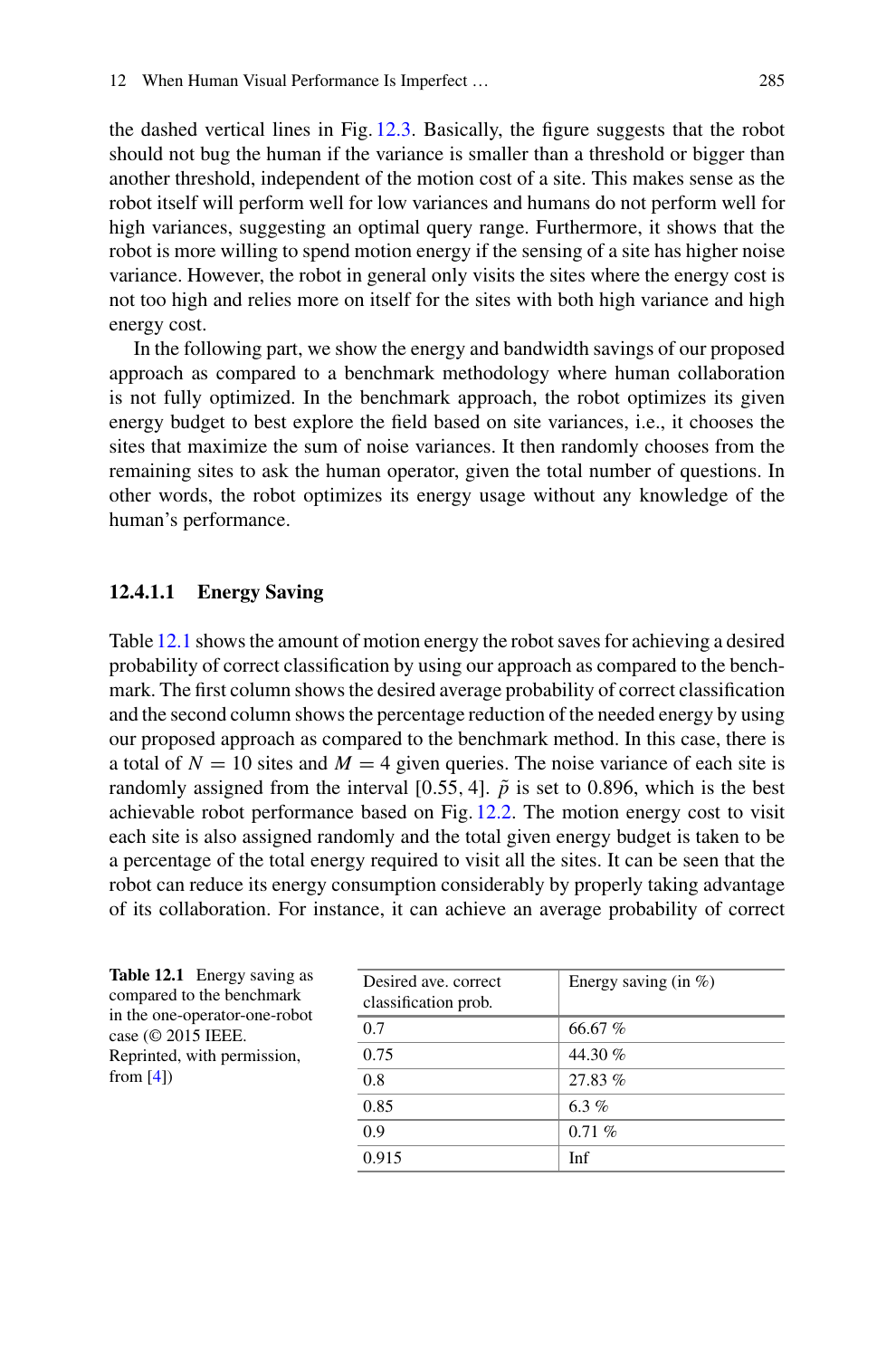classification of 0.7 with 66.67% less energy consumption. The term "Inf" denotes the cases where the benchmark cannot simply achieve the given target probability of correct classification.

#### <span id="page-15-1"></span>**12.4.1.2 Bandwidth Saving**

Next, we show explicitly how our proposed approach can also result in a considerable communication bandwidth saving by reducing the number of questions. More specifically, consider the cases with "large bandwidth" and "zero bandwidth". In the first case, the robot has no communication limitation and can probe the human with as many questions as it wants to (10 in this case). In the latter, no access to a human operator is available and thus the robot has to rely on itself to classify the gathered data after it surveys the field. Figure [12.4](#page-16-0) compares the performance of our proposed approach with these two cases. The robot is given an energy budget of 30% of the total energy needed to visit all the sites.

As expected, the case of "no bandwidth" performs considerably poorly as the robot could not seek human help in classification. On the other hand, the case of "large bandwidth" performs considerably well as the robot can ask for the human operator's help as many times as it wants. This, however, comes at a cost of excessive communication and thus a high bandwidth usage. $3$  It can be seen that our proposed approach can achieve a performance very close to this upper bound with a much less bandwidth usage. For instance, we can see that by asking only 6 questions (40% bandwidth reduction), the robot can achieve an average probability of correct classification of 0.888, which is only 4.3% less than the case of large bandwidth (0.928 in this case).

Table [12.2](#page-16-1) shows the amount of bandwidth the robot can save by using our approach, when trying to achieve a desired average probability of correct classification. The first column shows the desired average probability of correct classification while the second column shows the percentage reduction of the needed bandwidth by using our proposed approach as compared to the benchmark. In this case, the robot is given an energy budget of 30% of the total energy needed to visit all the sites. It can be seen that the robot can reduce its bandwidth consumption considerably. For instance, it can achieve an average probability of correct classification of 0.75 with 48.61% less bandwidth usage.

# *12.4.2 Predetermined Site Allocation*

In this section, we numerically demonstrate the efficacy of our approach for the one-operator-multi-robot collaborative scenario when the allocation of the sites to the robots is predetermined. We first show an interesting pattern that characterizes

<span id="page-15-0"></span><sup>3</sup>Bandwidth usage is taken proportional to the number of questions.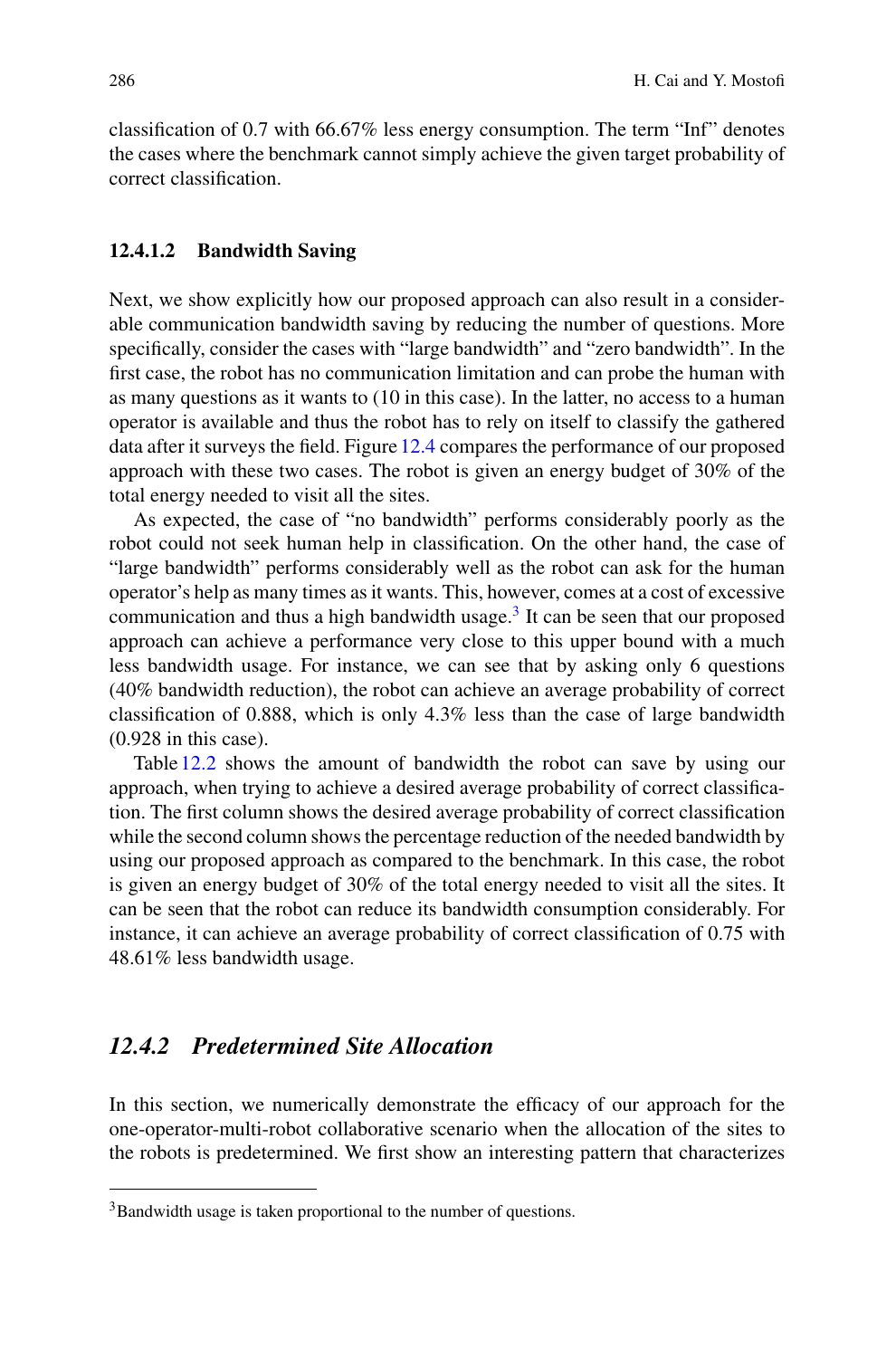

<span id="page-16-0"></span>**Fig. 12.4** Average probability of correct classification in the one-operator-one-robot collaboration as a function of the total number of given queries. In this example, there is a total of 10 sites and the given motion energy budget is 30% of what is needed to visit all the sites (© 2015 IEEE. Reprinted, with permission, from [\[4\]](#page-27-2))

<span id="page-16-1"></span>

| Table 12.2 Bandwidth<br>saving as compared to the<br>benchmark in a | Desired ave. correct classifi- Bandwidth<br>cation prob. | saving (in $%$ ) |  |
|---------------------------------------------------------------------|----------------------------------------------------------|------------------|--|
| one-operator-one-robot case                                         | 0.7                                                      | 37.04%           |  |
| (© 2015 IEEE. Reprinted,                                            | 0.75                                                     | 48.61 %          |  |
| with permission, from $[4]$ )                                       | 0.8                                                      | 33.18 %          |  |
|                                                                     | 0.85                                                     | $7.33\%$         |  |
|                                                                     | 0.875                                                    | Inf              |  |
|                                                                     |                                                          |                  |  |

the conditions under which the robots will visit the sites and ask for human's help respectively. We then illustrate how our approach plans the collaborative operation by showing an example solution to problem [\(12.1\)](#page-5-0), after which we conduct numerical evaluations to demonstrate how our proposed approach can save resources significantly.

#### **12.4.2.1 Patterns of Optimal Decisions**

We solve problem  $(12.1)$  with two robots, where each robot is assigned to 1000 sites. There is a total of 500 given queries and the energy budget is taken as 25% of what is needed to visit all the sites in the preassigned set for each robot. The noise variance of each site is randomly assigned from the interval [0.55, 4].  $\tilde{p}$  is set to 0.896, which is the best achievable robot performance based on Fig. [12.2.](#page-3-1) The motion energy cost to visit each site is also assigned randomly.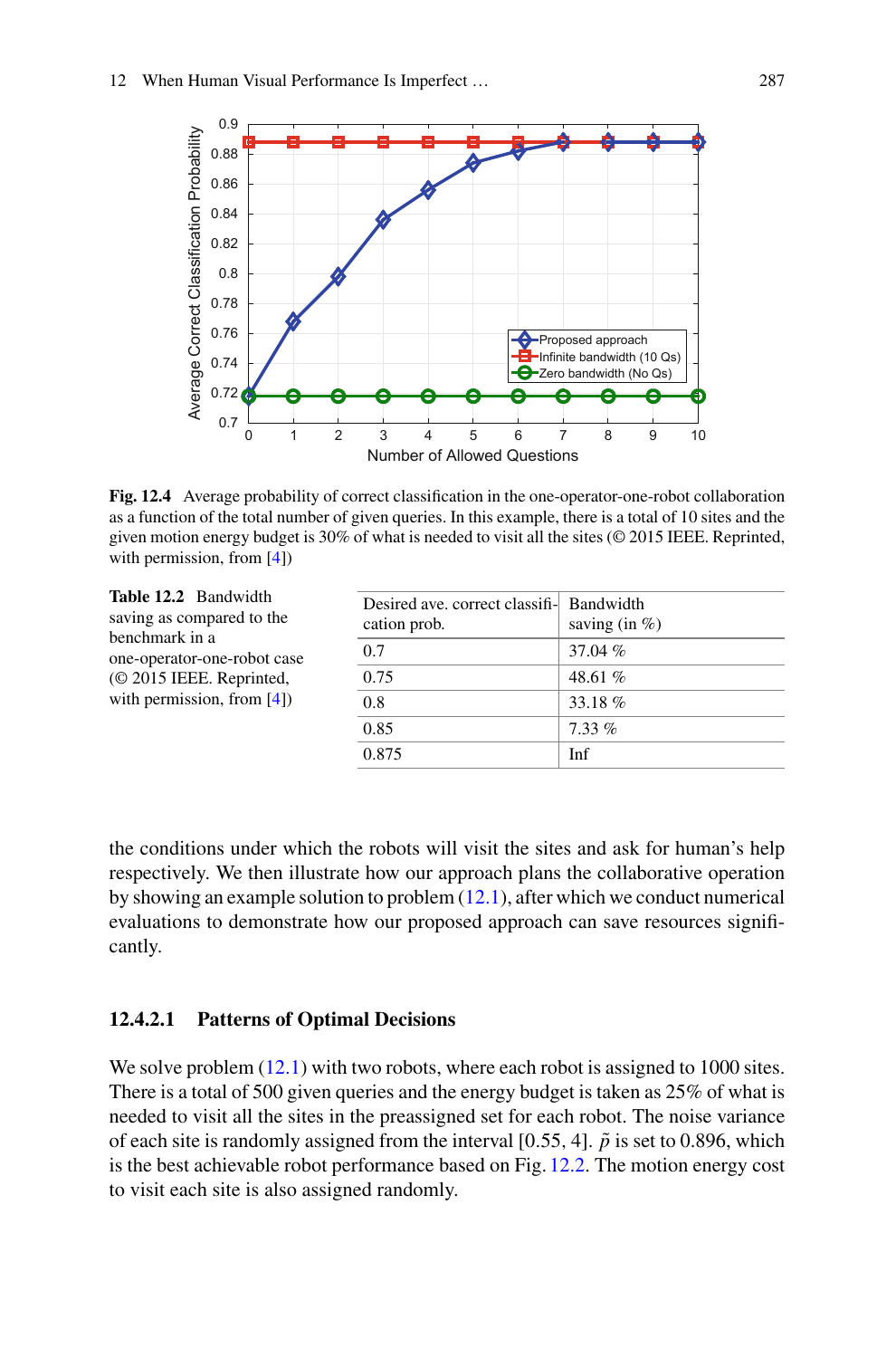

<span id="page-17-0"></span>**Fig. 12.5** An example of the optimal decisions with two robots. Each robot is assigned to 1000 sites and given an energy budget of 25% of the total energy needed to visit all its preassigned sites. The two robots share a total number of 500 questions. The figure shows the decisions of robot 1

Figure [12.5](#page-17-0) shows the optimal decisions of the first robot with the above parameters. Green disks represent the decision of asking for human help, red diamonds represent the decision of visiting the site, and blue squares represent the decision of relying on the initial sensing. It can be seen that the optimal behavior of a robot in the one-operator-multi-robot setting is very similar to that of the one-operator-onerobot case. More specifically, the robot will only query the human operator about sites where the sites' sensing variance is not too low or too high. The robot is more willing to spend motion energy to move to sites with high noise variance for further sensing as long as the energy cost is not too high. The optimal decisions of the second robot have a similar pattern.

To better understand the impact of noise variance and motion energy cost on the optimal decisions, we conduct the following analysis. From Fig. [12.2,](#page-3-1) we can see that there is a noise variance range within which it is very beneficial to query the human operator ([1.5, 2.5]). Thus the distribution of the values of the noise variance will have a considerable impact on the optimal decisions. For instance, suppose that the noise variance of the sites is drawn from a Gaussian distribution that is mainly concentrated in the interval [1.5, 2.5]. Then, the robot can have a good gain from asking for help if its motion budget is not too large. To further understand these impacts, we perform simulations with two robots, each assigned to 200 sites. We vary the distribution of the noise variance and the given motion energy budgets for the two robots. Figure [12.6](#page-18-0) shows the probability density functions (PDFs) of the two noise variance distributions that we will use in the simulations. The first (left)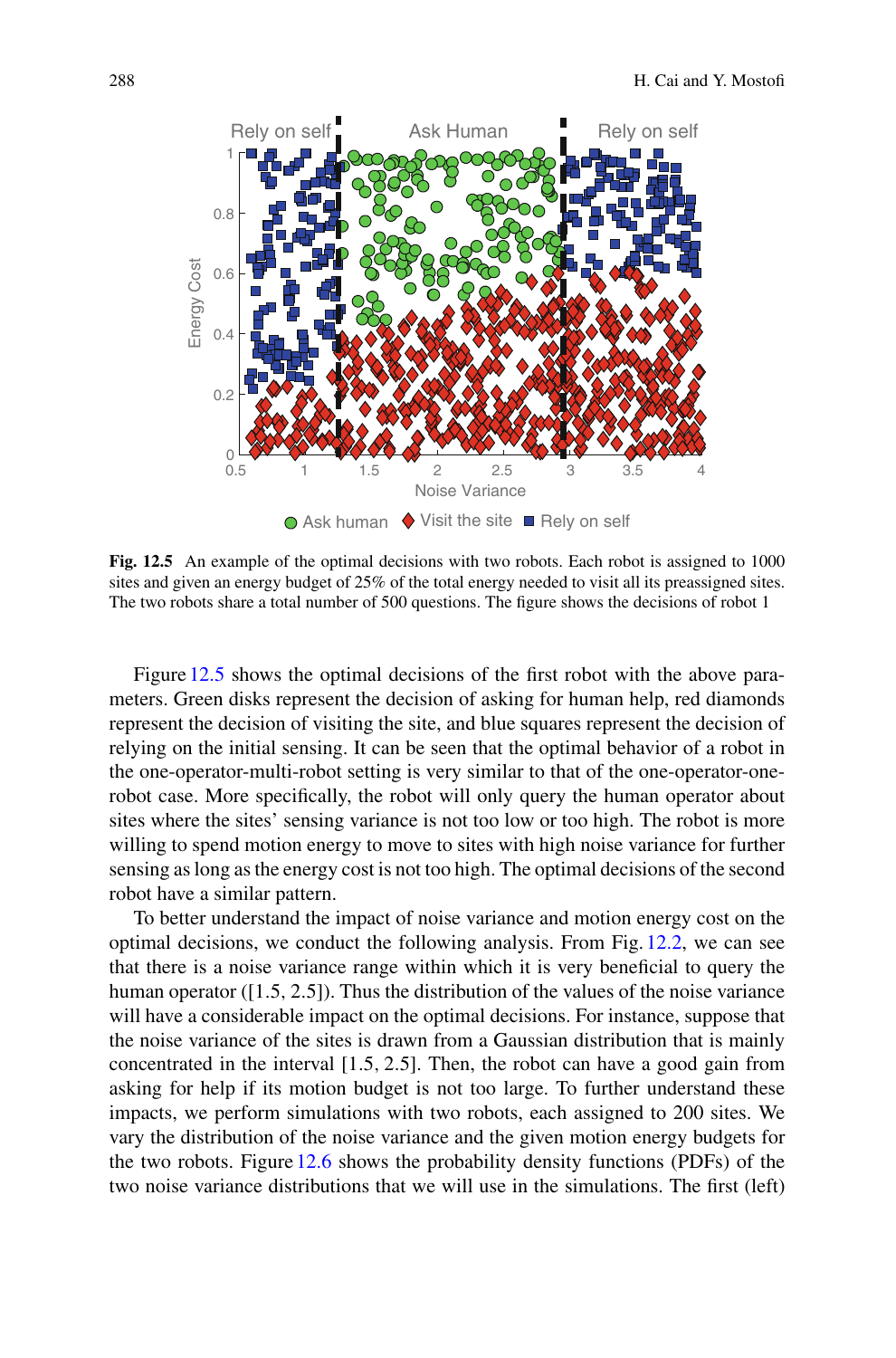

<span id="page-18-0"></span>**Fig. 12.6** (*left*) The PDF of the truncated Gaussian distribution. (*right*) The PDF of a uniform distribution. Both PDFs have the support of [0.55, 4] and are used to generate noise variances in the simulations

is a truncated Gaussian distribution with mean 1.75 and variance 0.25. The values of the noise variance are truncated so that they stay inside the interval [0.55, 4]. The noise variance produced from this distribution will be mainly within the range where it is most beneficial to query the human operator based on Fig. [12.2.](#page-3-1) The second distribution is a uniform distribution over the interval [0.55, 4].

Table [12.3](#page-19-0) shows the average number of sites asked and visited by each robot. The noise variance of the sites of robot 1 is drawn from the uniform distribution while the noise variance of the sites of robot 2 is drawn from the truncated Gaussian distribution. There is a total of 100 allowed queries. Both robots are given 25% of what is needed to visit all sites from their respective sets. The motion energy cost to visit each site is assigned randomly. The results are averaged over multiple simulations so that the analysis is less dependent on the specific realizations of the two distributions. It can be seen that the average number of sites asked by robot 2 is significantly greater than that by robot 1. This is because the noise variance of the sites of robot 2 mainly lie within the range where it is more beneficial to ask for help. The average number of visited sites is almost the same for both robots as they are given the same energy budget in terms of the percentage of the total energy required to visit all the sites in their respective sets. Thus robot 1 has to rely more on the initial sensing for classification. As we increase the total number of allowed questions, we expect the difference between the number of questions used by the two robots to decrease.

Next, we fix the noise variance distribution and study how different motion energy budgets affect the optimal decisions. Table [12.4](#page-19-1) shows the average number of sites asked and visited by each robot. The noise variance of the sites of both robots are drawn from the uniform distribution. There is a total of 100 allowed queries. In terms of energy budget, robot 1 and robot 2 are given 20 and 40% of what is needed to visit all the sites in their respective sets. It can be seen that the average number of queried sites by robot 1 is greater than that of robot 2. This makes sense since the number of visited sites by robot 1 is smaller due to the smaller energy budget.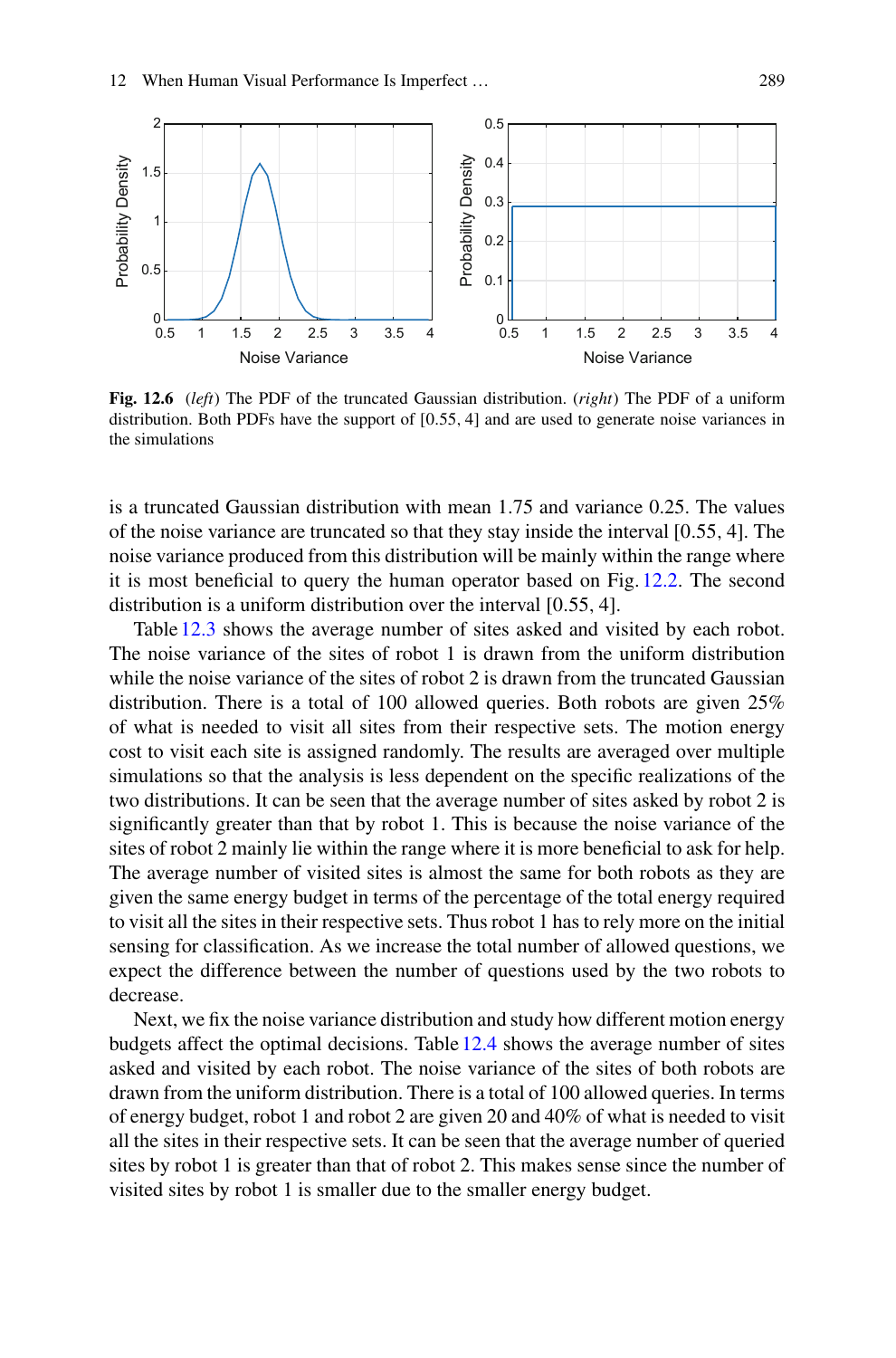<span id="page-19-0"></span>**Table 12.3** Average number of sites asked and visited by each robot. The noise variances for robot 1 and robot 2 are drawn from the uniform distribution and the truncated Gaussian distribution, respectively (see Fig. [12.6\)](#page-18-0). Each robot is assigned to 200 sites and there is a total of 100 allowed queries. Each robot is given an energy budget of 25% of what is needed to visit all the sites in its respective set

|         | Ave. # of sites visited | Ave, # of sites asked |
|---------|-------------------------|-----------------------|
| Robot 1 | 95.65                   | 34.4                  |
| Robot 2 | 96.3                    | 65.6                  |

<span id="page-19-1"></span>**Table 12.4** Average number of sites asked and visited by each robot. The noise variances for both robots are drawn from the uniform distribution. Each robot is assigned to 200 sites and there is a total of 100 allowed queries. Robot 1 is given an energy budget of 20% of what is needed to visit all the sites in its set while robot 2 is given an energy budget of 40% of what is needed to visit all the sites in its set

|         | Ave. # of sites visited | Ave, # of sites asked |
|---------|-------------------------|-----------------------|
| Robot 1 | 85.2                    | 59.5                  |
| Robot 2 | 119.6                   | 40.5                  |

#### **12.4.2.2 Example Solution**

In this section, we study a sample solution to problem [\(12.1\)](#page-5-0). We consider the case with two robots, each assigned to five sites. The noise variance of each site is randomly assigned from the interval [0.55, 4].  $\tilde{p}$  is set to 0.896. The motion energy cost to visit each site is assigned randomly. There is a total of 3 allowed questions and each robot is given an energy budget of 25% of what is needed to visit all the sites in their respectively predetermined sets. The planning results are summarized in Table [12.5.](#page-20-0) The upper half and lower half of the table show the results for the two robots, respectively. The first column shows the indices of the sites. The second column indicates whether a site is visited. The third column indicates whether a site is selected to query the human operator. The fourth and fifth columns show the performance gains associated with asking for help and visiting the sites respectively  $((p_{h,i} - p_{r,i})$  and  $(\tilde{p} - p_{r,i})$ ). The sixth column shows the motion energy costs for the sites.

For each robot's respective set of sites, it can be seen that for the sites selected for visit, their corresponding performance gains normalized by energy cost are the highest among all unqueried sites, which is consistent with Lemma [12.4.](#page-8-3) As for sites selected to query the human operator, we can see that the performance gain (5th column) of these sites obtained from asking the human are the highest among all the sites not selected for further sensing (marked by a gray color), which is consistent with Lemma [12.3.](#page-8-1)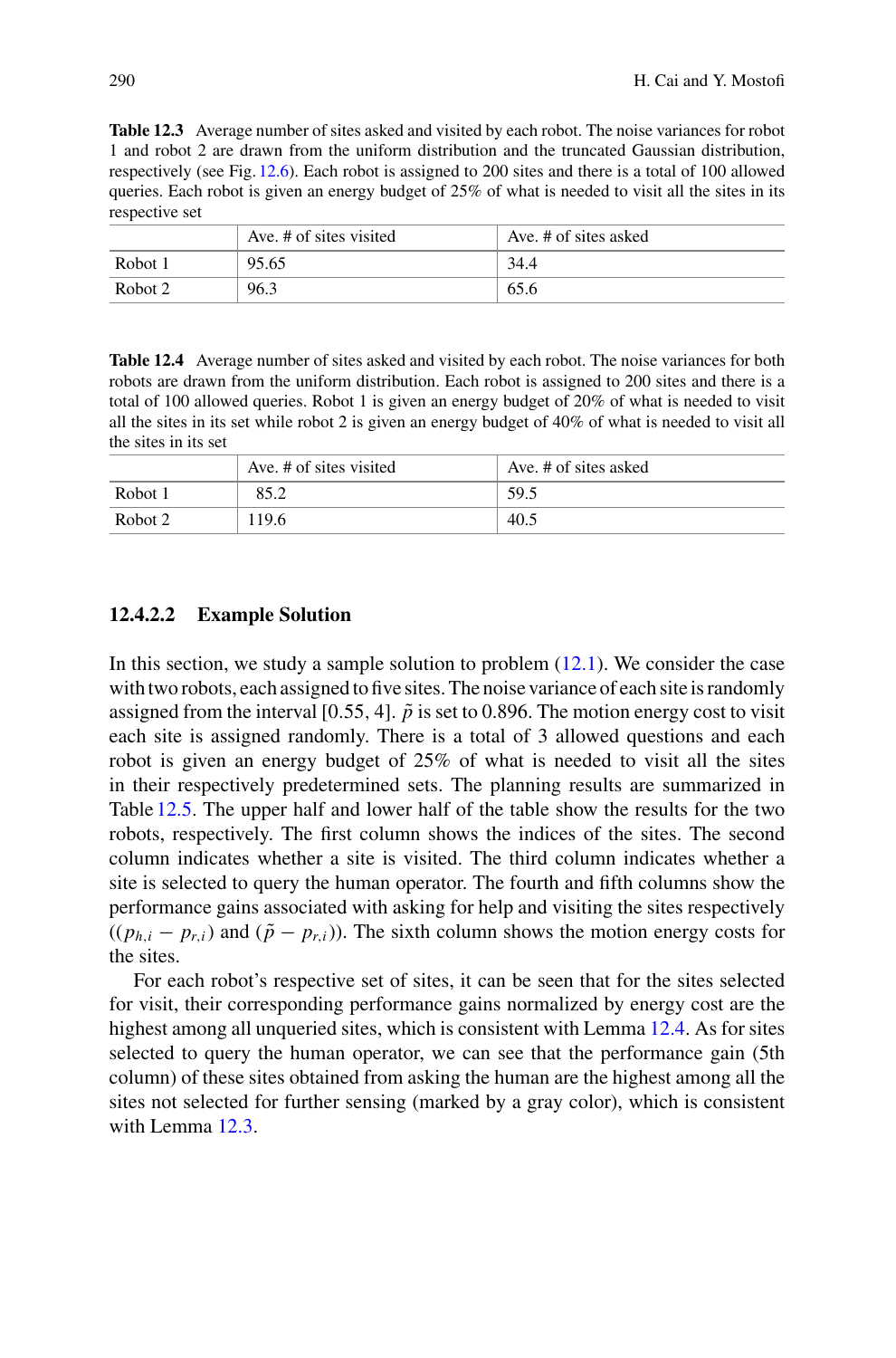|                 | <b>Site</b>    | <b>Selected</b> | <b>Selected</b> | <b>Energy</b> | <b>Performance</b>   | <b>Performance</b>   |
|-----------------|----------------|-----------------|-----------------|---------------|----------------------|----------------------|
|                 | <b>Index</b>   | for Visit       | for Query       | Cost          | <b>Gain of Query</b> | <b>Gain of Visit</b> |
|                 |                | $\theta$        | ш               | 0.6474        | 0.3218               | 0.3365               |
|                 | $\overline{2}$ | 1               | $\Omega$        | 0.1434        | 0.2917               | 0.3960               |
| Robot 1         | 3              |                 | $\Omega$        | 0.0227        | 0.1728               | 0.3960               |
|                 | $\overline{4}$ | 1               | $\Omega$        | 0.1887        | 0.3511               | 0.3960               |
|                 | 5              | $\Omega$        | 1               | 0.5020        | 0.3402               | 0.3960               |
|                 | 6              |                 | $\Omega$        | 0.2067        | 0.2138               | 0.3960               |
|                 | 7              | $\Omega$        | 1               | 0.8360        | 0.3043               | 0.3960               |
| Robot $2 \cdot$ | 8              | $\Omega$        | $\Omega$        | 0.6730        | 0.1712               | 0.1460               |
|                 | $\mathbf Q$    | 1               | $\Omega$        | 0.0168        | 0.3497               | 0.3960               |
|                 | 10             | $\Omega$        | $\Omega$        | 0.4823        | 0.1795               | 0.1460               |

<span id="page-20-0"></span>**Table 12.5** Example solution to problem  $(12.1)$  with predetermined site allocation. There are two robots, each assigned to five sites. The robots share a total of three allowed questions. Each robot is given an energy budget of 25% of what is required to visit all the sites in its own set

#### **12.4.2.3 Energy Saving**

Table [12.6](#page-21-0) shows the average amount of motion energy the robots save by using our approach when aiming to achieve a given target probability of correct classification. More specifically, the first column shows the target average probability of correct classification while the second column shows the percentage reduction in the average needed energy when using our approach as compared to the benchmark method. In the benchmark method, each robot selects the sites to visit by maximizing the total sum of variances at the sites, after which random sites are selected from the aggregated unvisited ones to query the human operator. In other words, the robots do not have the knowledge of human visual performance but know how their own performance is related to the sensing variance. In the example of Table [12.6,](#page-21-0) there is a total of four robots, each assigned to 10 sites. The robots share a total number of 10 given queries. The robots' energy budgets are the same as each other in terms of the percentage of the total energy needed to visit all the sites in their respective sets. The noise variance of each site is randomly assigned from the interval  $[0.55, 4]$ .  $\tilde{p}$  is set to 0.896. The motion energy cost to visit each site is also assigned randomly. It can be seen that the robots can reduce the energy consumption considerably by taking advantage of the knowledge of human performance and properly optimizing the collaboration accordingly. For instance, an average probability of correct classification of 0.65 is achieved with 57.14% less energy consumption.

#### **12.4.2.4 Bandwidth Saving**

We next show how our approach can also result in a considerable communication bandwidth saving by reducing the number of questions while still achieving the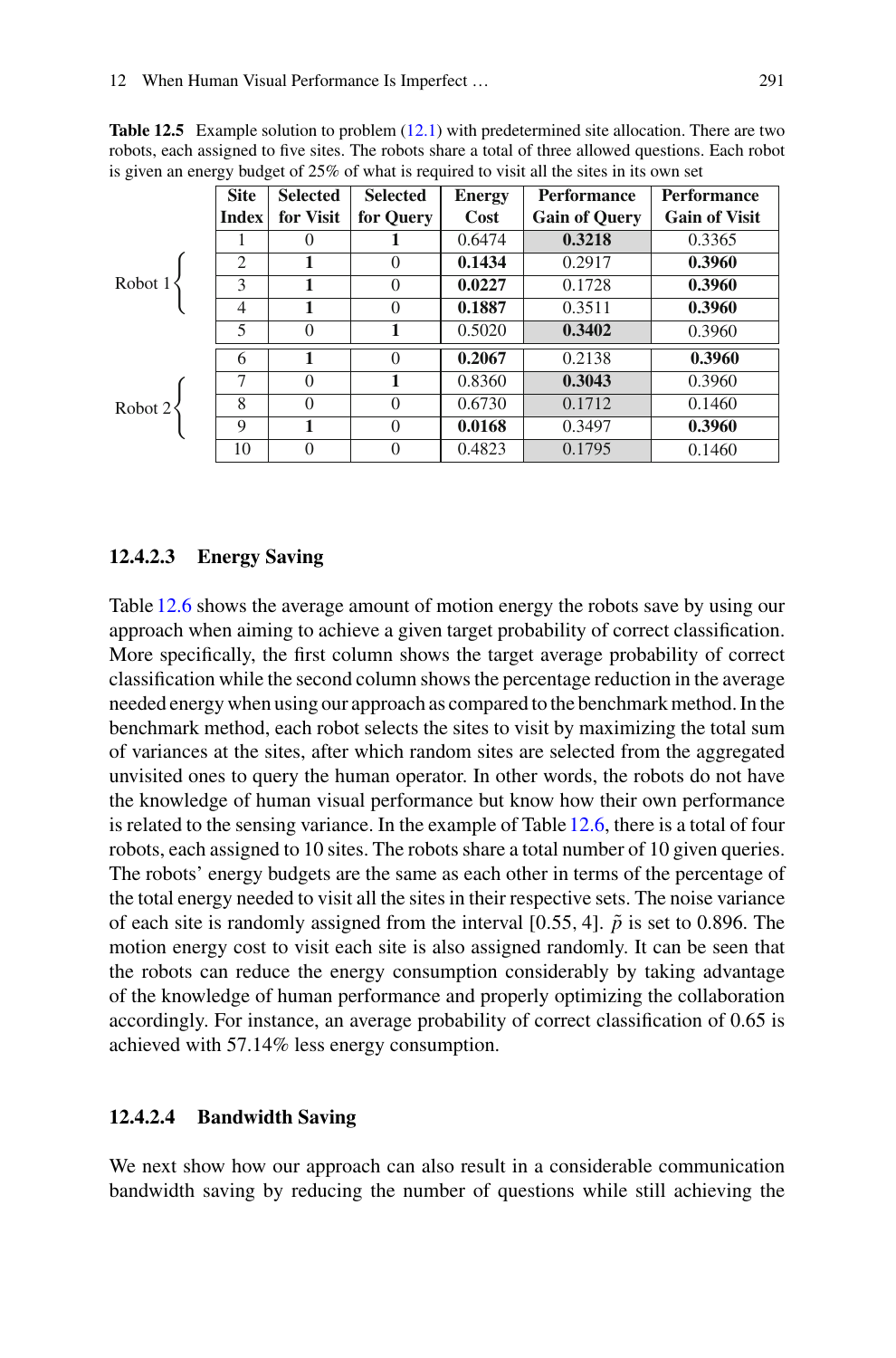<span id="page-21-0"></span>

| <b>Table 12.6</b> Energy saving as |
|------------------------------------|
| compared to the benchmark in       |
| the one-operator-multi-robot       |
| setting with preassigned sites.    |
| In this case, there are four       |
| robots, each assigned 10 sites     |
| and the robots share a total of    |
| 10 questions                       |

| Desired ave, correct<br>classification prob. | Energy saving<br>$(in \%)$ |
|----------------------------------------------|----------------------------|
| 0.65                                         | 57.14%                     |
| 0.7                                          | 27.78 %                    |
| 0.75                                         | 27.03 %                    |
| 0.8                                          | 18.75%                     |
| 0.85                                         | $10.20 \%$                 |
| 0.9                                          | Inf                        |
|                                              |                            |

desired performance. We consider the cases with "large bandwidth" and "zero band-width" as described in Sect. [12.4.1.2.](#page-15-1) Figure [12.7](#page-21-1) compares the performance of our proposed approach with these two cases. As expected, the case of "no bandwidth" performs considerably poorly as the robots could not seek human help in classification. On the other hand, the case of "large bandwidth" performs considerably well as the robots can ask the human operator as many questions as they want to. It can be seen that our proposed approach can achieve a performance very close to this upper bound with a much less bandwidth usage. For instance, we can see that by asking only 25 questions (37.5% bandwidth reduction), the robot can achieve an average probability of correct classification of 0.817, which is only 2.4% less than the case of large bandwidth (0.835 in this case).

Table [12.7](#page-22-0) shows the amount of bandwidth usage the robots can save by using our approach, when trying to achieve a desired average probability of correct clas-



<span id="page-21-1"></span>**Fig. 12.7** Average probability of correct classification in a human–robot collaboration as a function of the total number of given queries. In this example, there are four robots, each assigned to 10 sites. Each robot is given a motion energy budget equal to 10% of what is needed to visit all the sites in its assigned set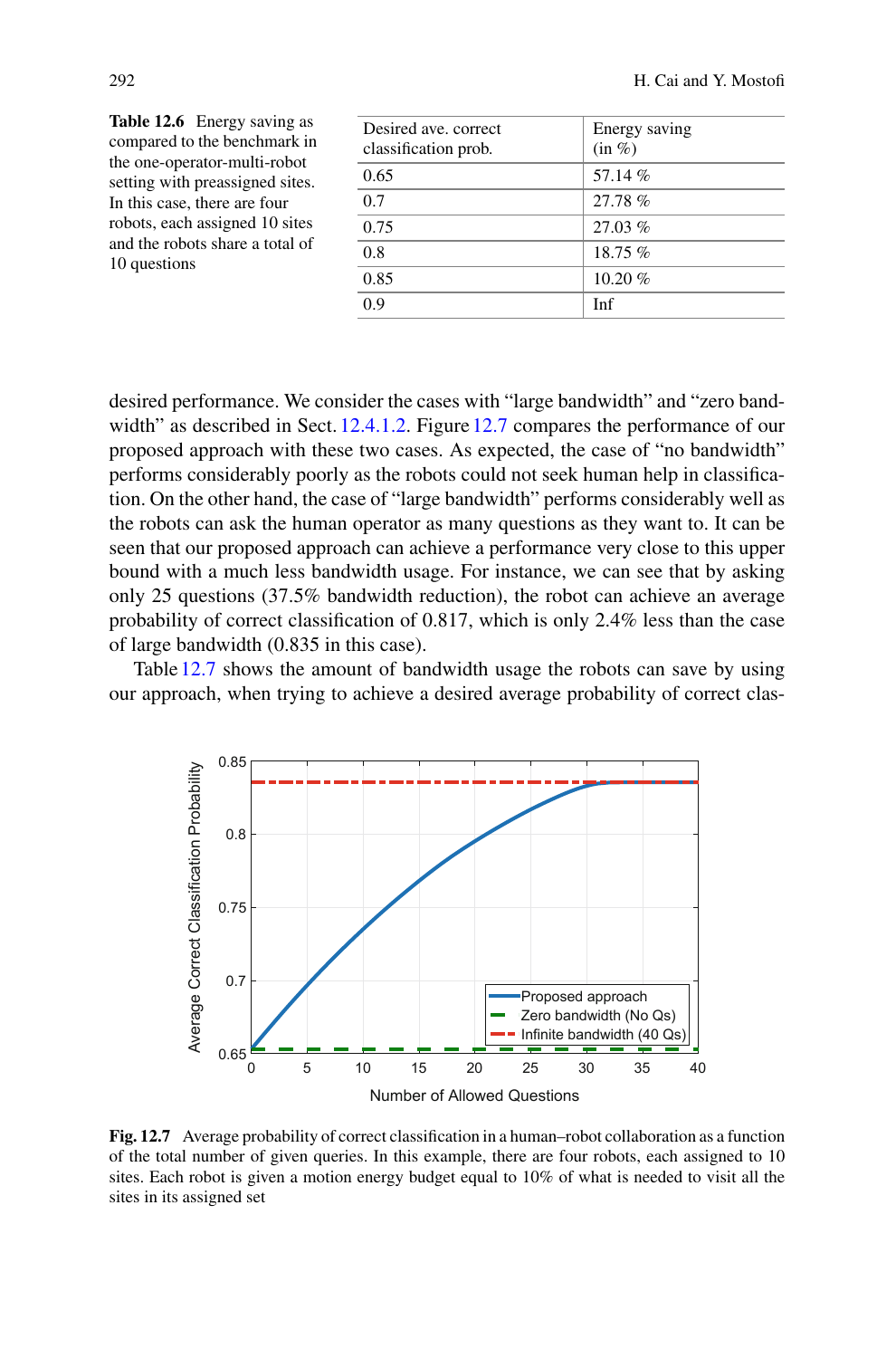| Desired ave. correct classification prob. | Bandwidth saving (in $\%$ ) |
|-------------------------------------------|-----------------------------|
| 0.65                                      | 100                         |
| 0.7                                       | 33.75                       |
| 0.75                                      | 22.93                       |
| 0.8                                       | 14.29                       |

<span id="page-22-0"></span>**Table 12.7** Bandwidth saving as compared to the benchmark in the one-operator-multi-robot setting with preassigned sites. In this case, there are four robots. Each robot is assigned to 10 sites and given 10% of what is needed to visit all the sites in its preassigned set

sification. More specifically, the first column shows the target average probability of correct classification and the second column shows the percentage reduction of the needed bandwidth by using our approach as compared to the benchmark. In this case, each robot is given an energy budget of 10% of the total energy needed to visit all the sites in its set. It can be seen that the robot can reduce its bandwidth consumption considerably. For instance, it can achieve an average probability of correct classification of 0.7 with 33.75% less bandwidth usage.

## *12.4.3 Optimized Site Allocation*

In this section, we conduct numerical evaluations when our approach also optimizes site allocation, as shown in problem  $(12.8)$ . We first show patterns of the optimal decisions and illustrate how our approach plans the collaborative operation by showing a sample solution to problem  $(12.8)$ . We then numerically demonstrate that our proposed approach can save resources significantly.

#### **12.4.3.1 Patterns of Optimal Decisions**

We solve problem  $(12.8)$  with two robots and a total of 2000 sites. There is a total of 500 given queries. The energy budget is taken as 12.5% of what is needed to visit all the sites for each robot. The noise variance of each site is randomly generated from the interval [0.55, 4].  $\tilde{p}$  is set to 0.896. The motion energy cost to visit each site is also assigned randomly for each robot. The pattern of optimal decisions in terms of asking for human help, visiting a site and relying on the initial sensing for any one of the two robots in this scenario is very similar to those shown in Figs. [12.3](#page-13-0) and [12.5.](#page-17-0)

Here, we show how the optimal decisions are related to the motion energy costs of visiting the sites for the two robots. Figures [12.8](#page-23-0) and [12.9](#page-24-0) show when the robots will visit a site, when they will query the human operator and when they will rely on the initial sensing. Green disks represent asking for human help, red diamonds indicate that the site is visited by robot 1, yellow triangles indicate that the site is visited by robot 2, and blue squares represent the decision of relying on the initial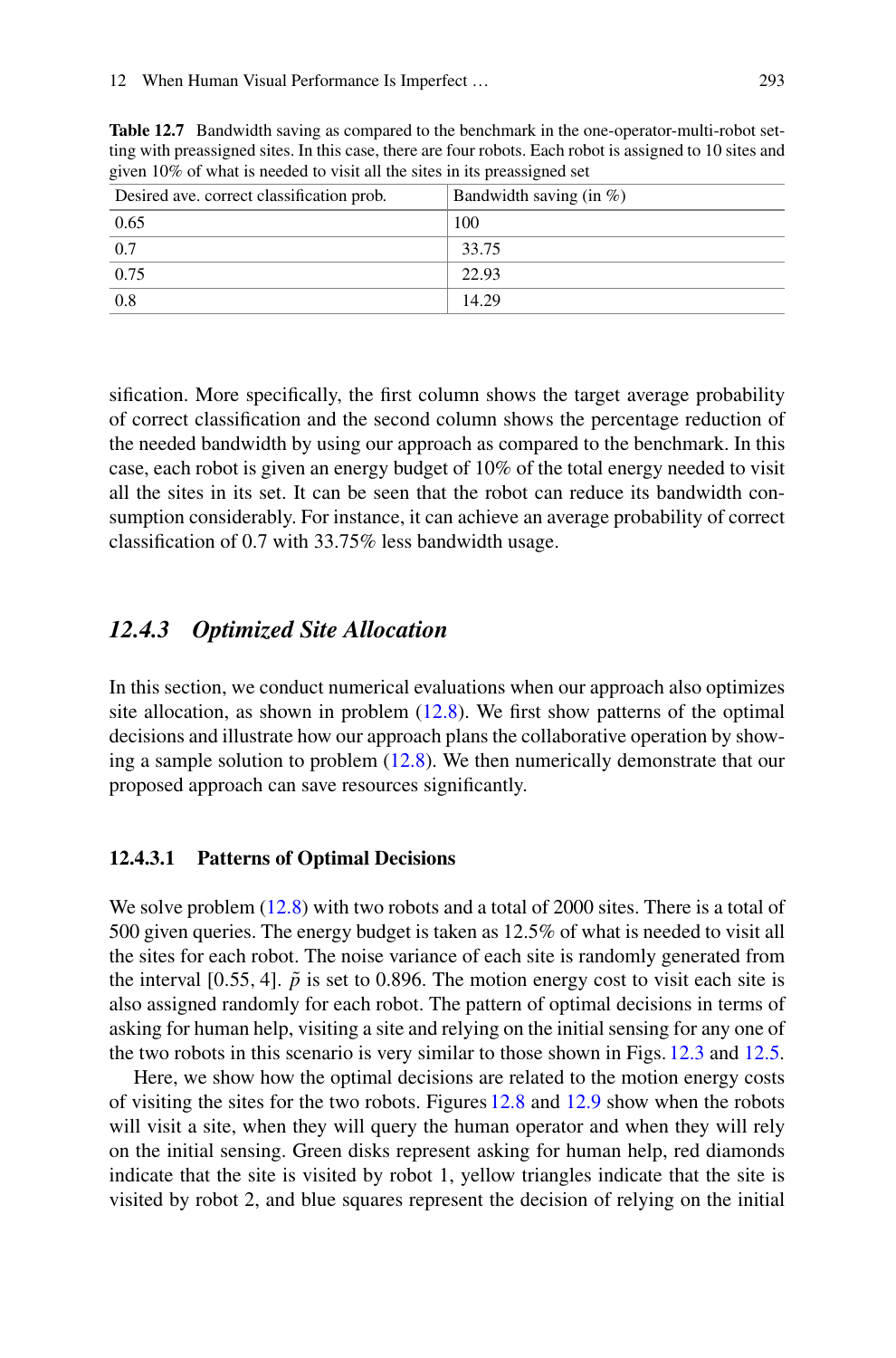

<span id="page-23-0"></span>Fig. 12.8 An example of the optimal decisions with two robots with 2000 sites, 500 questions. Each robot's energy budget is 12.5% of the total energy needed for it to visit all the sites

sensing. It can be seen that the two robots select sites that do not require too much motion energy to visit. Note that it may cost the robots different amount of motion energy to visit the same site. For a site that is costly to visit for both robots (sites that reside in the top-right region of Figs. [12.8](#page-23-0) and [12.9\)](#page-24-0), the robots will either query the human operator or rely on the initial sensing depending on the noise variance of the site. We note that in Fig. [12.9,](#page-24-0) there is a number of sites for which the robots will rely on the initial sensing even though the costs of visiting them is not high for at least one of the robots. This is because the noise variances associated with these sites are already low, eliminating the need for further sensing.

#### **12.4.3.2 Example Solution**

In this section, we show a sample numerical solution to problem [\(12.8\)](#page-10-0). We consider the case with two robots and 10 sites. The noise variance of each site is randomly assigned from the interval [0.55, 4].  $\tilde{p}$  is set to 0.896. The motion energy cost to visit each site is also assigned randomly for each robot. There is a total of two allowed questions and each robot is given 12.5% of what is needed for it to visit all the sites. The planning results are summarized in Table [12.8.](#page-24-1) The first column shows the indices of the sites. The second column indicates whether a site is visited by robot 1 and the third column indicates whether a site is visited by robot 2. The fourth column indicates whether a site is selected to query the human operator. The fifth and sixth columns show the motion energy costs for visiting the sites for robot 1 and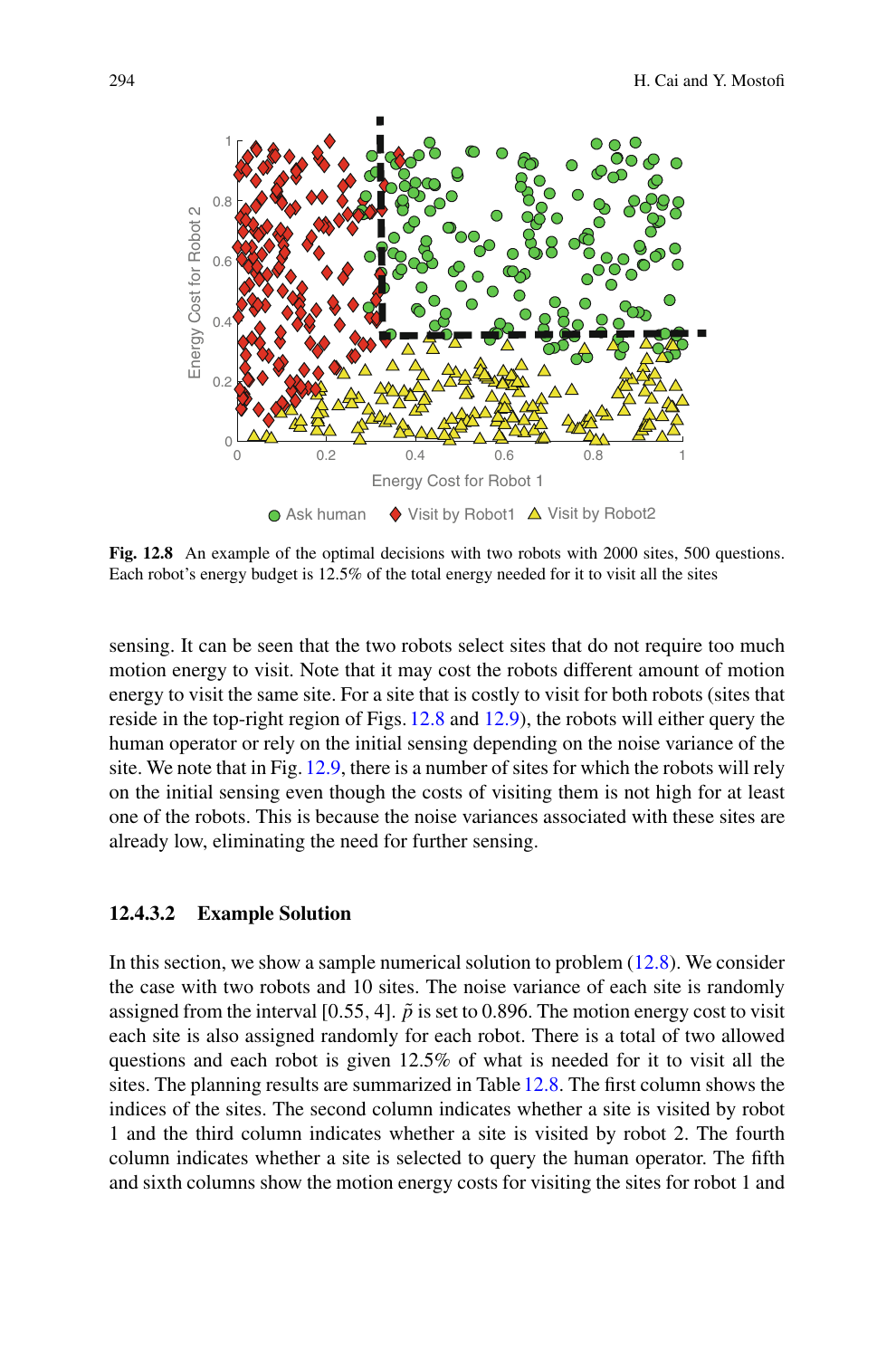

<span id="page-24-0"></span>**Fig. 12.9** An example of the optimal decisions with two robots with 2000 sites, 500 questions and each robot's energy budget is 12.5% of the total energy needed for it to visit all the sites

<span id="page-24-1"></span>

| <b>Table 12.8</b> An example solution to problem (12.8) with an optimized site allocation. There are |  |  |
|------------------------------------------------------------------------------------------------------|--|--|
| two robots and 10 sites. There is a total of two allowed questions and each robot is given 12.5% of  |  |  |
| what is required for it to visit all the sites                                                       |  |  |

| Site<br>index               | Visited<br>by robot | Visited<br>by robot<br>2 | Selected<br>for query | Energy<br>cost for<br>robot 1 | Energy<br>cost for<br>robot 2 | Performance<br>gain of query | Performance<br>gain of visit |
|-----------------------------|---------------------|--------------------------|-----------------------|-------------------------------|-------------------------------|------------------------------|------------------------------|
|                             | $\Omega$            | $\Omega$                 | $\Omega$              | 0.9469                        | 0.9705                        | 0.2879                       | 0.3960                       |
| $\mathcal{D}_{\mathcal{L}}$ | $\Omega$            | $\Omega$                 | 1                     | 0.8077                        | 0.8802                        | 0.3113                       | 0.3960                       |
| 3                           | 1                   | $\Omega$                 | $\Omega$              | 0.1245                        | 0.6473                        | 0.1963                       | 0.2028                       |
| $\overline{4}$              | $\Omega$            | 1                        | $\Omega$              | 0.9662                        | 0.0892                        | 0.1885                       | 0.3960                       |
| 5                           | $\Omega$            | $\Omega$                 | $\Omega$              | 0.6030                        | 0.6419                        | 0.2852                       | 0.3960                       |
| 6                           | $\Omega$            | 1                        | $\Omega$              | 0.6766                        | 0.0732                        | 0.3390                       | 0.3960                       |
| 7                           | $\Omega$            | $\Omega$                 | $\Omega$              | 0.2427                        | 0.2997                        | 0.1695                       | 0.1460                       |
| 8                           | $\Omega$            | $\Omega$                 | 1                     | 0.9348                        | 0.6253                        | 0.3381                       | 0.3960                       |
| 9                           | $\Omega$            | 1                        | $\Omega$              | 0.5331                        | 0.0288                        | 0.1755                       | 0.1460                       |
| 10                          | 1                   | $\Omega$                 | $\Omega$              | 0.0088                        | 0.1586                        | 0.1807                       | 0.1860                       |

robot 2, respectively. The seventh and eighth columns show the performance gains associated with asking for human help and visiting the sites respectively ( $(\tilde{p}_{h,i} - \tilde{p}_{r,i})$ and  $(\tilde{p} - \tilde{p}_{r,i})$ ).

We can see that if a robot visits a particular site, the performance gain from visit normalized by this robot's energy cost associated with this site is greater than or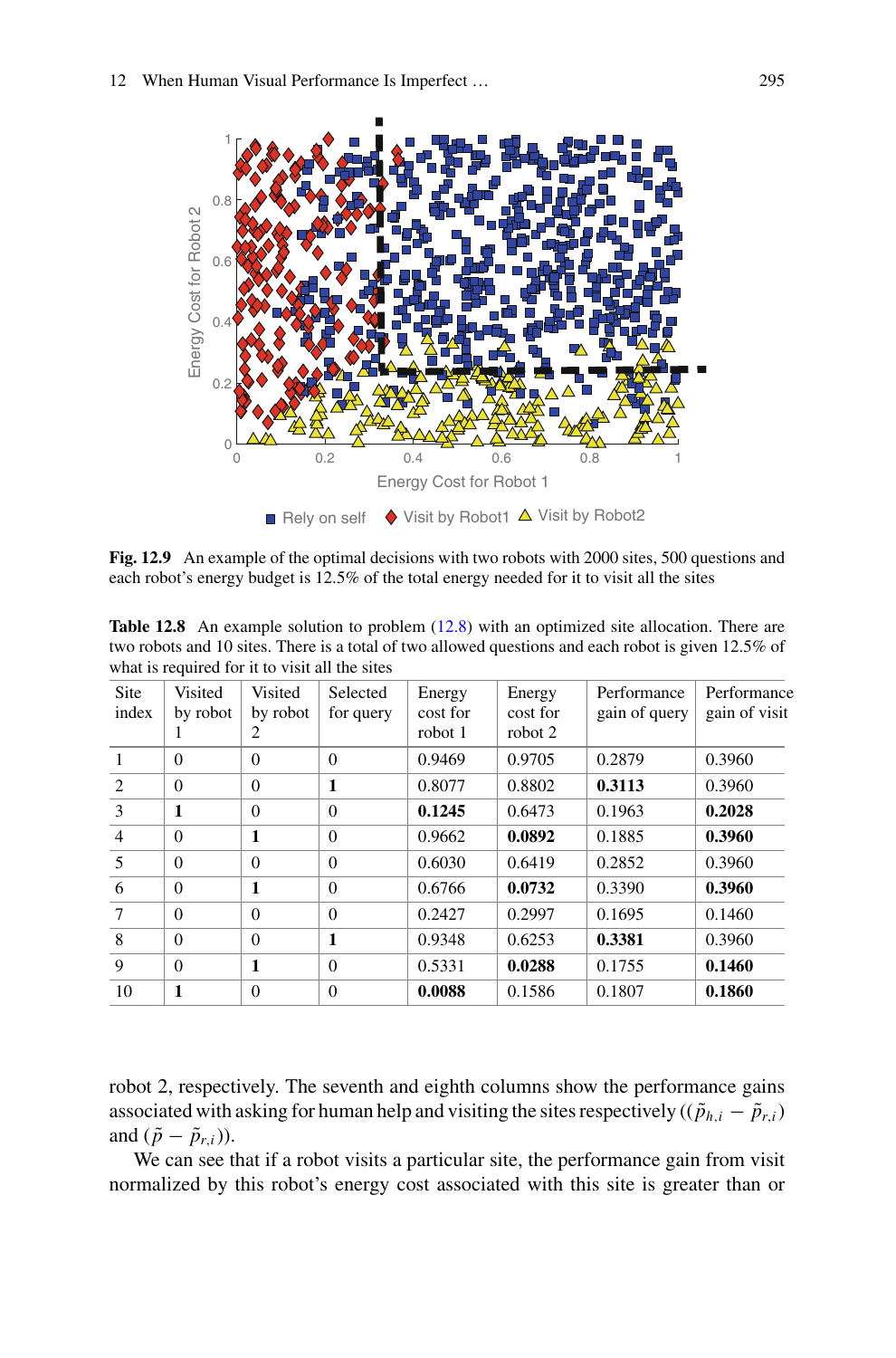equal to that of any other unvisited site, which is consistent with Lemma [12.7.](#page-11-1) We note that although the performance gain achievable from visiting site 1 is larger than those of sites 3, 9, and 10, site 1 is not visited while the latter three are visited. This is because the motion energy required to visit site 1 is too high for both robots. As for the sites selected for query, it can be seen that these sites have a significantly larger performance gain from asking for human help as compared to any other unvisited site, which is consistent with Lemma [12.6.](#page-11-0)

### **12.4.3.3 Energy Saving**

Table [12.9](#page-25-0) shows the amount of average motion energy the robots save by using our approach when aiming to achieve a desired probability of correct classification. The first column shows the desired average probability of correct classification while the second column shows the percentage reduction of the needed energy by using our proposed approach as compared to a benchmark method similar to the one described in the previous section. In the benchmark method, the robots select the sites to visit by maximizing the total sum of sensing variances under the given energy budgets, after which random sites are selected from the remaining ones to query the human operator. In this case, there is a total of four robots with a total of 40 sites. The robots are given 10 allowed queries. The robots' energy budgets are the same as each other in terms of the percentage of the total energy needed to visit all the sites. The noise variance of each site is randomly assigned from the interval [0.55, 4].  $\tilde{p}$  is set to 0.896. The motion energy cost to visit each site is also assigned randomly for each robot. It can be seen that the robots can reduce their average energy consumption considerably by properly taking advantage of the knowledge of human visual performance. For instance, an average probability of correct classification of 0.7 can be achieved with a 40.00% less energy consumption.

<span id="page-25-0"></span>

| <b>Table 12.9</b> Energy saving as<br>compared to the case of no<br>proper collaboration in the<br>one-operator-multi-robot<br>setting with an optimized site<br>allocation. In this case, there<br>are four robots with 40 sites<br>and there is a total of 10<br>questions | Desired ave, correct<br>classification prob. | Energy saving<br>$(in \%)$ |
|------------------------------------------------------------------------------------------------------------------------------------------------------------------------------------------------------------------------------------------------------------------------------|----------------------------------------------|----------------------------|
|                                                                                                                                                                                                                                                                              | 0.65                                         | 75.00 %                    |
|                                                                                                                                                                                                                                                                              | 0.7                                          | 40.00 $%$                  |
|                                                                                                                                                                                                                                                                              | 0.75                                         | $25.00\%$                  |
|                                                                                                                                                                                                                                                                              | 0.8                                          | 18.18%                     |
|                                                                                                                                                                                                                                                                              | 0.85                                         | $10.53\%$                  |
|                                                                                                                                                                                                                                                                              | 0.9                                          | Inf                        |
|                                                                                                                                                                                                                                                                              |                                              |                            |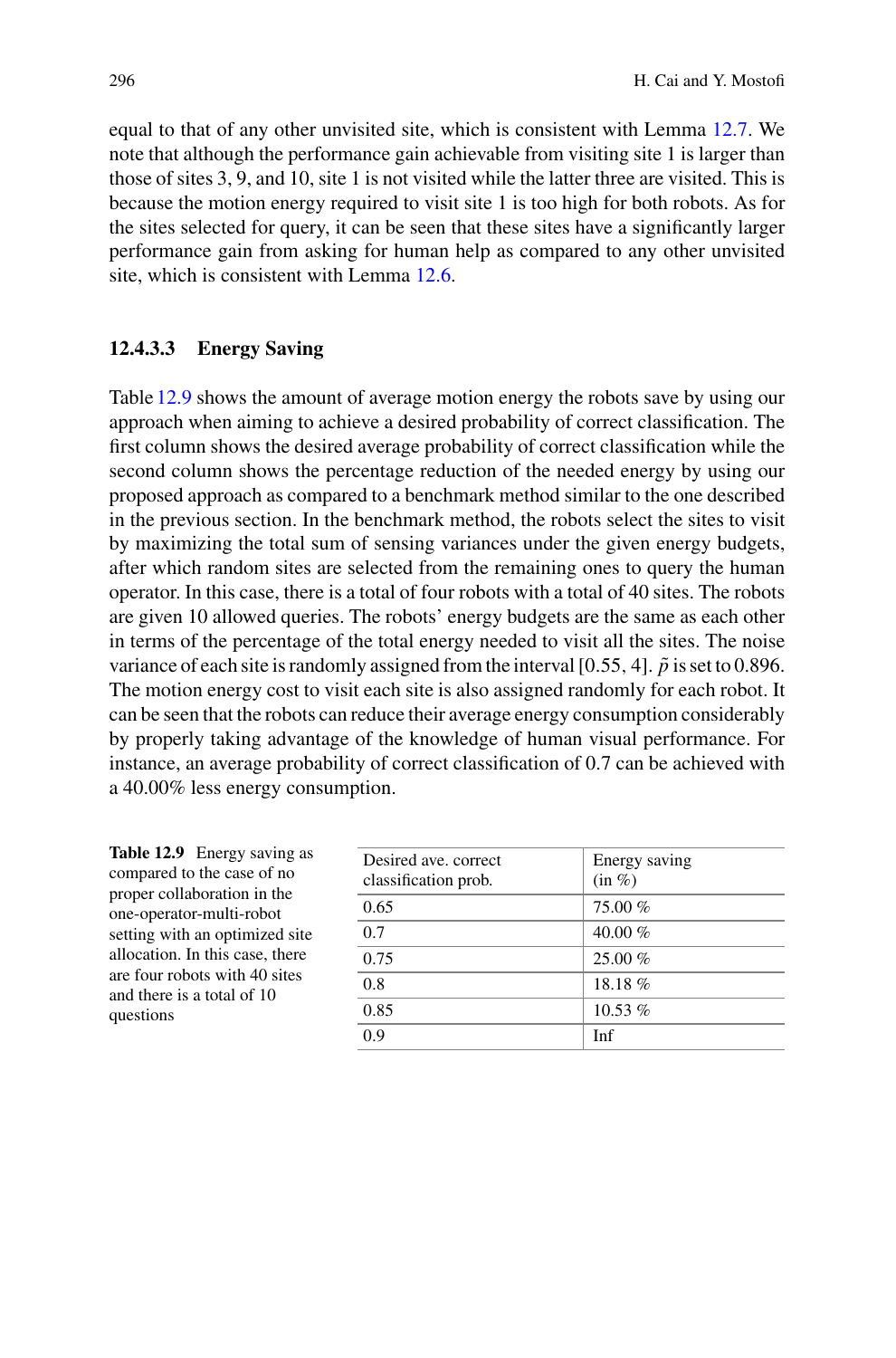#### **12.4.3.4 Bandwidth Saving**

We next show how our approach can also result in a considerable communication bandwidth saving by reducing the number of questions needed while still providing a good performance. We consider the cases of "large bandwidth" and "zero band-width" as described in Sect. [12.4.1.2.](#page-15-1) Figure [12.10](#page-26-0) compares the performance of our proposed approach with these two cases. We can see that by asking only 20 questions (50% bandwidth reduction), the robot can achieve an average probability of correct classification of 0.857, which is only 0.8% less than the case of large bandwidth (0.864 in this case).

Table [12.10](#page-27-6) shows the amount of bandwidth that the robots can save by using our approach, when trying to achieve a desired average probability of correct classification. The first column shows the target average probability of correct classification and the second column shows the percentage reduction of the needed bandwidth by using our proposed approach as compared to the benchmark. In this case, each robot is given an energy budget of 10% of the total energy needed for it to visit all the sites. It can be seen that by properly designing the collaboration, we can reduce the bandwidth consumption considerably. For instance, an average probability of correct classification of 0.75 can be achieved with a 48.57% less bandwidth usage.

Overall, we can see that by using our proposed collaboration approach, we can reduce the motion energy and bandwidth consumptions considerably.



<span id="page-26-0"></span>**Fig. 12.10** Average probability of correct classification in the one-operator-multi-robot collaboration as a function of the total number of given queries. In this example, there are four robots with 40 sites and each robot's motion energy budget is 10% of what is needed for it to visit all the sites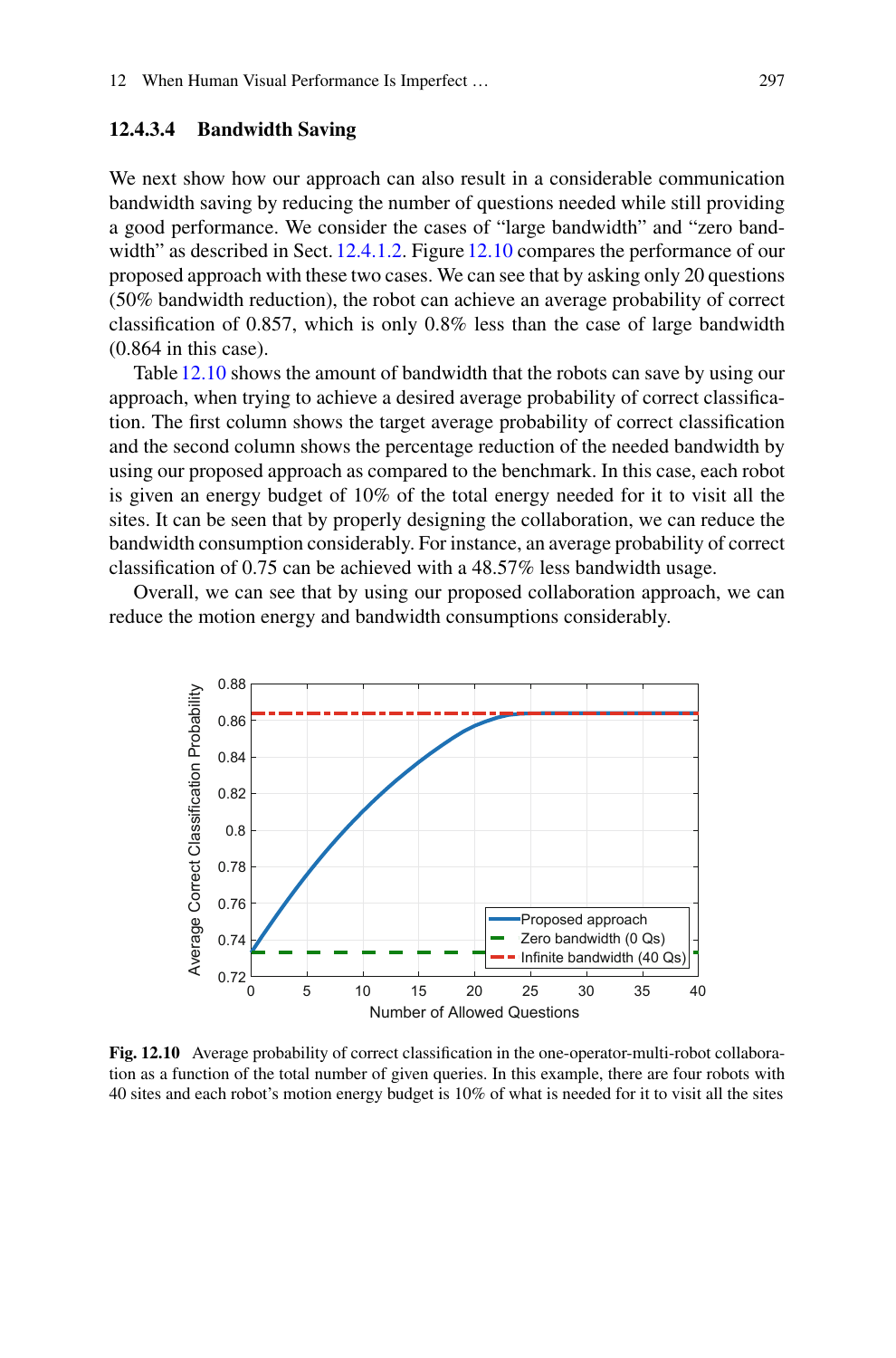Desired ave. correct classification prob. Bandwidth saving (in  $\%$ )  $0.75$  48.57 % 0.8 25.23 %  $0.85$  Inf

<span id="page-27-6"></span>**Table 12.10** Bandwidth saving as compared to the benchmark in the one-operator-multi-robot setting with an optimized site allocation. In this case, there are four robots with 40 sites and each robot's motion energy budget is 10% of what is needed for it to visit all the sites

# **12.5 Conclusions**

In this chapter, we extended our previously proposed paradigm for human–robot collaboration, namely, "when to ask for human's help", to the case of multiple robots. More specifically, we considered a robotic field exploration and target classification task where a number of robots have a limited communication with a remote human operator and constrained motion energy budgets. The visual performance of the human operator, however, is not perfect and is given via a probabilistic modeling from [\[4](#page-27-2)]. We started with the case where the sites, which contain the objects to be classified, are preassigned to the robots in order to understand optimum allocation of other resources. We then extended our analysis to further include the optimization of site allocation. Simulation results confirm that considerable resource savings can be achieved using our proposed approach. Overall, our framework allows the robots to collaboratively and optimally decide on when to ask humans for help, when to rely on the initial sensing, and when to gather more information from the field.

**Acknowledgements** This work was supported in part by NSF NeTS award #1321171 and NSF RI award #1619376.

# **References**

- <span id="page-27-5"></span>1. Boyd S, Vandenberghe L (2009) Convex Optimization. Cambridge university press, Cambridge
- <span id="page-27-0"></span>2. Branson S, Wah C, Schroff F, Babenko B, Welinder P, Perona P, Belongie S (2010) Visual recognition with humans in the loop. In: Proceedings of the European conference on computer vision, pp 438–451
- <span id="page-27-1"></span>3. Burke J, Murphy R, Coovert M, Riddle D (2004) Moonlight in miami: field study of humanrobot interaction in the context of an urban search and rescue disaster response training exercise. Hum-Comput Interact 19(1–2):85–116
- <span id="page-27-2"></span>4. Cai H, Mostofi Y (2015) To ask or not to ask: a foundation for the optimization of human-robot collaborations. In: Proceedings of the American control conference, pp 440–446
- <span id="page-27-4"></span>5. Cai H, Mostofi Y (2016) Asking for help with the right question by predicting human performance. In: Proceedings of robotics: science and systems
- <span id="page-27-3"></span>6. Cai H, Mostofi Y (2016) A human-robot collaborative traveling salesman problem: robotic site inspection with human assistance. In: Proceedings of the American control conference